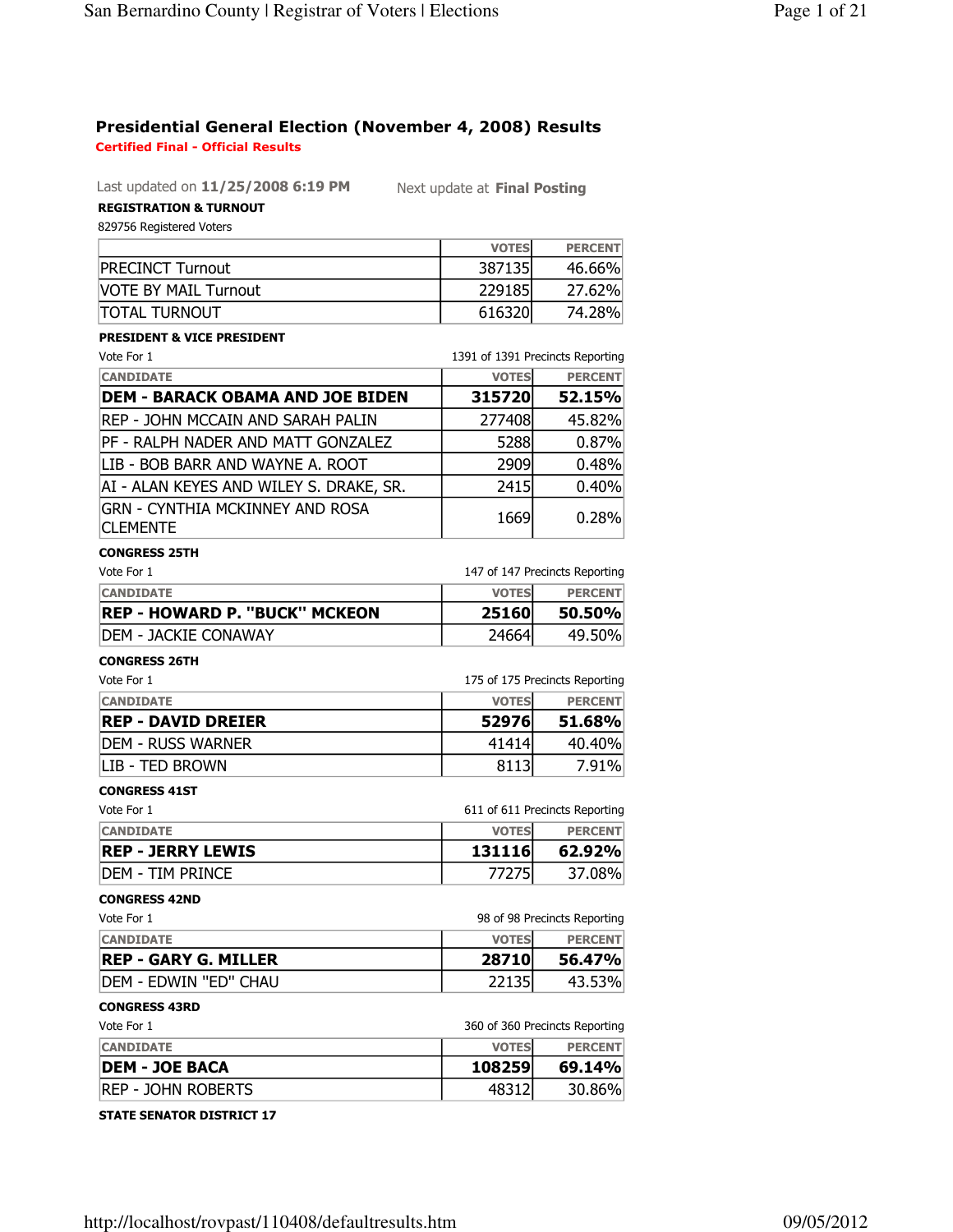| Vote For 1                          |              | 189 of 189 Precincts Reporting |
|-------------------------------------|--------------|--------------------------------|
| <b>CANDIDATE</b>                    | <b>VOTES</b> | <b>PERCENT</b>                 |
| <b>REP - GEORGE RUNNER</b>          | 54078        | 58.76%                         |
| <b>IDEM - BRUCE DAVID MCFARLAND</b> | 37958        | 41.24%                         |
| <b>STATE SENATOR DISTRICT 29</b>    |              |                                |
| Vote For 1                          |              | 100 of 100 Precincts Reporting |
| <b>CANDIDATE</b>                    | <b>VOTES</b> | <b>PERCENT</b>                 |
| <b>REP - ROBERT "BOB" HUFF</b>      | 26983        | 52.63%                         |
| DEM - JOSEPH M. LYONS               | 20780        | 40.53%                         |
| LIB - JILL STONE                    | 3506         | 6.84%                          |
| <b>STATE SENATOR DISTRICT 31</b>    |              |                                |
| Vote For 1                          |              | 528 of 528 Precincts Reporting |
| <b>CANDIDATE</b>                    | <b>VOTES</b> | <b>PERCENT</b>                 |
| <b>REP - BOB DUTTON</b>             | 129689       | 62.37%                         |
| DEM - AMEENAH FULLER                | 78245        | 37.63%                         |
| <b>STATE ASSEMBLY DISTRICT 32</b>   |              |                                |
| Vote For 1                          |              | 3 of 3 Precincts Reporting     |
| <b>CANDIDATE</b>                    | <b>VOTES</b> | <b>PERCENT</b>                 |
| <b>REP - JEAN FULLER</b>            | 3731         | 70.24%                         |
| DEM - VIRGINIA MARTINEZ             | 158          | 29.76%                         |
| STATE ASSEMBLY DISTRICT 34          |              |                                |
| Vote For 1                          |              | 80 of 80 Precincts Reporting   |
| <b>CANDIDATE</b>                    | <b>VOTES</b> | <b>PERCENT</b>                 |
| <b>REP - CONNIE CONWAY</b>          | 8020         | 54.88%                         |
| DEM - DESMOND FARRELLY              | 6593         | 45.12%                         |
| <b>STATE ASSEMBLY DISTRICT 36</b>   |              |                                |
| Vote For 1                          |              | 129 of 129 Precincts Reporting |
| <b>CANDIDATE</b>                    | <b>VOTES</b> | <b>PERCENT</b>                 |
| REP - STEVE KNIGHT                  | 26988        | 52.44%                         |
| DEM - LINDA K. JONES                | 24478        | 47.56%                         |
| <b>STATE ASSEMBLY DISTRICT 59</b>   |              |                                |
| Vote For 1                          |              | 242 of 242 Precincts Reporting |
| <b>CANDIDATE</b>                    | <b>VOTES</b> | <b>PERCENT</b>                 |
| <b>REP - ANTHONY ADAMS</b>          | 45820        | 52.70%                         |
| DEM - DONALD E. WILLIAMSON          | 33579        | 38.62%                         |
| LIB - MAUREEN K. KEEDY              | 7550         | 8.68%                          |
| <b>STATE ASSEMBLY DISTRICT 60</b>   |              |                                |
| Vote For 1                          |              | 39 of 39 Precincts Reporting   |
| <b>CANDIDATE</b>                    | <b>VOTES</b> | <b>PERCENT</b>                 |
| <b>REP - CURT HAGMAN</b>            | 15956        | 58.00%                         |
| idem - Diane Singer                 | 11553        | 42.00%                         |
| <b>STATE ASSEMBLY DISTRICT 61</b>   |              |                                |
| Vote For 1                          |              | 147 of 147 Precincts Reporting |
| <b>CANDIDATE</b>                    | <b>VOTES</b> | <b>PERCENT</b>                 |
| <b>DEM - NORMA J. TORRES</b>        | 39424        | 57.52%                         |
| REP - WENDY A. MAIER                | 25149        | 36.69%                         |
| LIB - MICHAEL MENDEZ                |              |                                |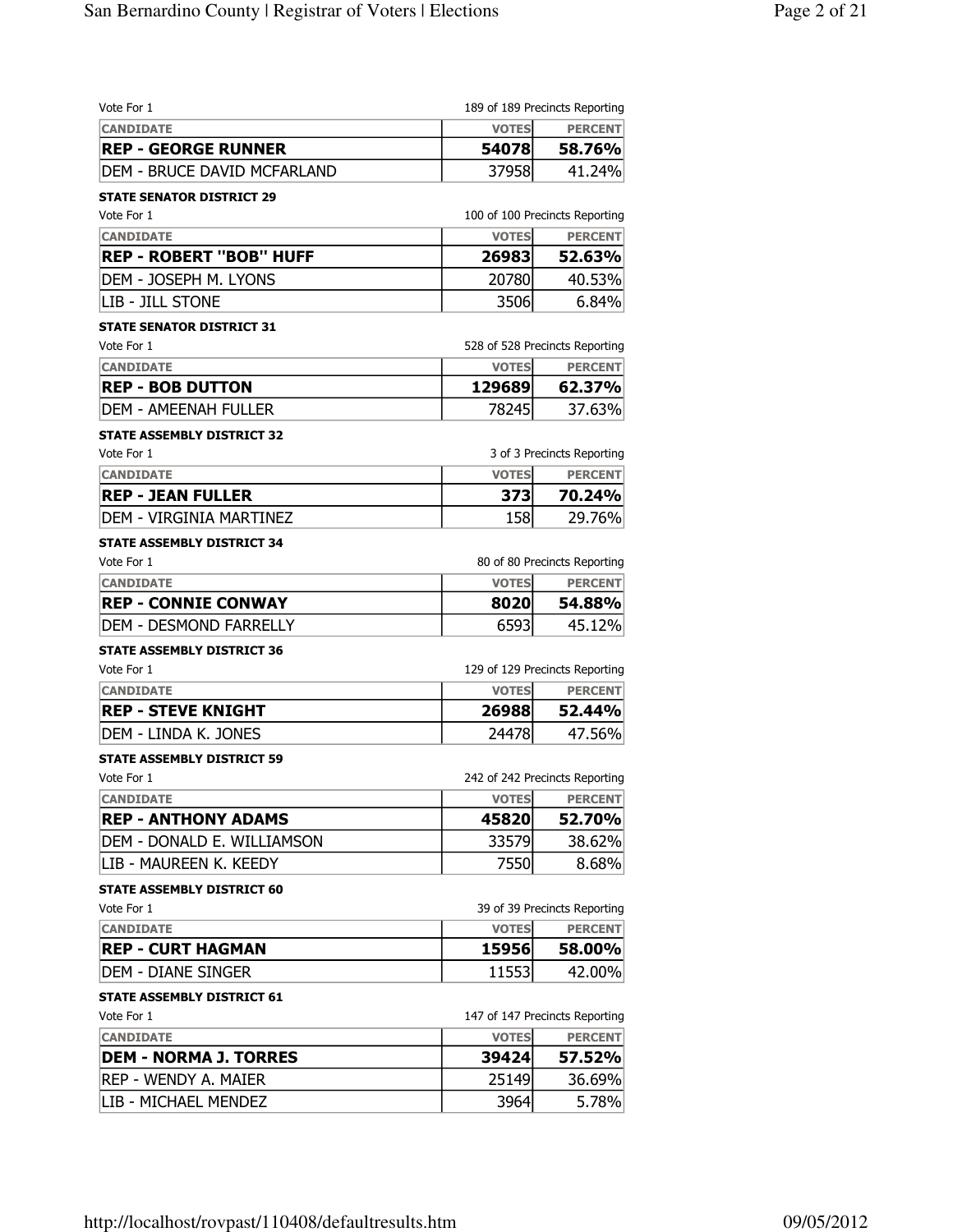# **STATE ASSEMBLY DISTRICT 62**<br>Vote For 1

| Vote For 1                        |              | 239 of 239 Precincts Reporting |
|-----------------------------------|--------------|--------------------------------|
| <b>CANDIDATE</b>                  | <b>VOTES</b> | <b>PERCENT</b>                 |
| <b>DEM - WILMER AMINA CARTER</b>  | 78003        | 100.00%                        |
| <b>STATE ASSEMBLY DISTRICT 63</b> |              |                                |
| Vote For 1                        |              | 327 of 327 Precincts Reporting |
| <b>CANDIDATE</b>                  | <b>VOTES</b> | <b>PERCENT</b>                 |
| <b>REP - BILL EMMERSON</b>        | 88702        | 54.49%                         |
| DEM - MARK DAVID WESTWOOD         | 74086        | 45.51%                         |
| <b>STATE ASSEMBLY DISTRICT 65</b> |              |                                |
| Vote For 1                        |              | 185 of 185 Precincts Reporting |
| <b>CANDIDATE</b>                  | <b>VOTES</b> | <b>PERCENT</b>                 |
| <b>REP - PAUL COOK</b>            | 28038        | 63.11%                         |
| DEM - CARL WOOD                   | 16392        | 36.89%                         |
| <b>MAYOR ADELANTO</b>             |              |                                |
| Vote For 1                        |              | 11 of 11 Precincts Reporting   |
| <b>CANDIDATE</b>                  | <b>VOTES</b> | <b>PERCENT</b>                 |
| <b>CHARLEY B. GLASPER</b>         | 2487         | 55.81%                         |
| EDWARD A. DUNAGAN                 | 1969         | 44.19%                         |
| MEMBER, CITY COUNCIL ADELANTO     |              |                                |
| Vote For 2                        |              | 11 of 11 Precincts Reporting   |
| <b>CANDIDATE</b>                  | <b>VOTES</b> | <b>PERCENT</b>                 |
| <b>EDGAR "ED" RUBEN CAMARGO</b>   | 1887         | 27.12%                         |
| <b>CARI THOMAS</b>                | 1576         | 22.65%                         |
| <b>STEVE R BAISDEN</b>            | 1384         | 19.89%                         |
| MICHAEL LEE HARRIS                | 1152         | 16.56%                         |
| F.J. "ABE" ABERCROMBIE            | 959          | 13.78%                         |
| MEMBER, TOWN COUNCIL APPLE VALLEY |              |                                |
| Vote For 2                        |              | 37 of 37 Precincts Reporting   |
| <b>CANDIDATE</b>                  | <b>VOTES</b> | <b>PERCENT</b>                 |
| <b>RICK ROELLE</b>                | 11322        | 28.00%                         |
| <b>GINGER COLEMAN</b>             | 8029         | 19.85%                         |
| DANIEL SEAGONDOLLAR               | 5695         | 14.08%                         |
| <b>JACK L. CLARKE</b>             | 4771         | 11.80%                         |
| NILES J. BUGHMAN                  | 3162         | 7.82%                          |
| <b>LARRY WARREN</b>               | 2033         | 5.03%                          |
| <b>MIKE SAYED</b>                 | 1838         | 4.55%                          |
| MICHAEL D. SANFORD                | 1803         | 4.46%                          |
| <b>JILES SMITH</b>                | 1786         | 4.42%                          |
| <b>MAYOR BARSTOW</b>              |              |                                |
| Vote For 1                        |              | 16 of 16 Precincts Reporting   |
| <b>CANDIDATE</b>                  | <b>VOTES</b> | <b>PERCENT</b>                 |
| <b>JOE D. GOMEZ</b>               | 2729         | 46.47%                         |
| LAWRENCE E. DALE                  | 2054         | 34.97%                         |
| NATHANIEL H. PICKETT              | 1090         | 18.56%                         |
| MEMBER, CITY COUNCIL BARSTOW      |              |                                |
| Vote For 2                        |              | 16 of 16 Precincts Reporting   |
|                                   |              |                                |
|                                   |              |                                |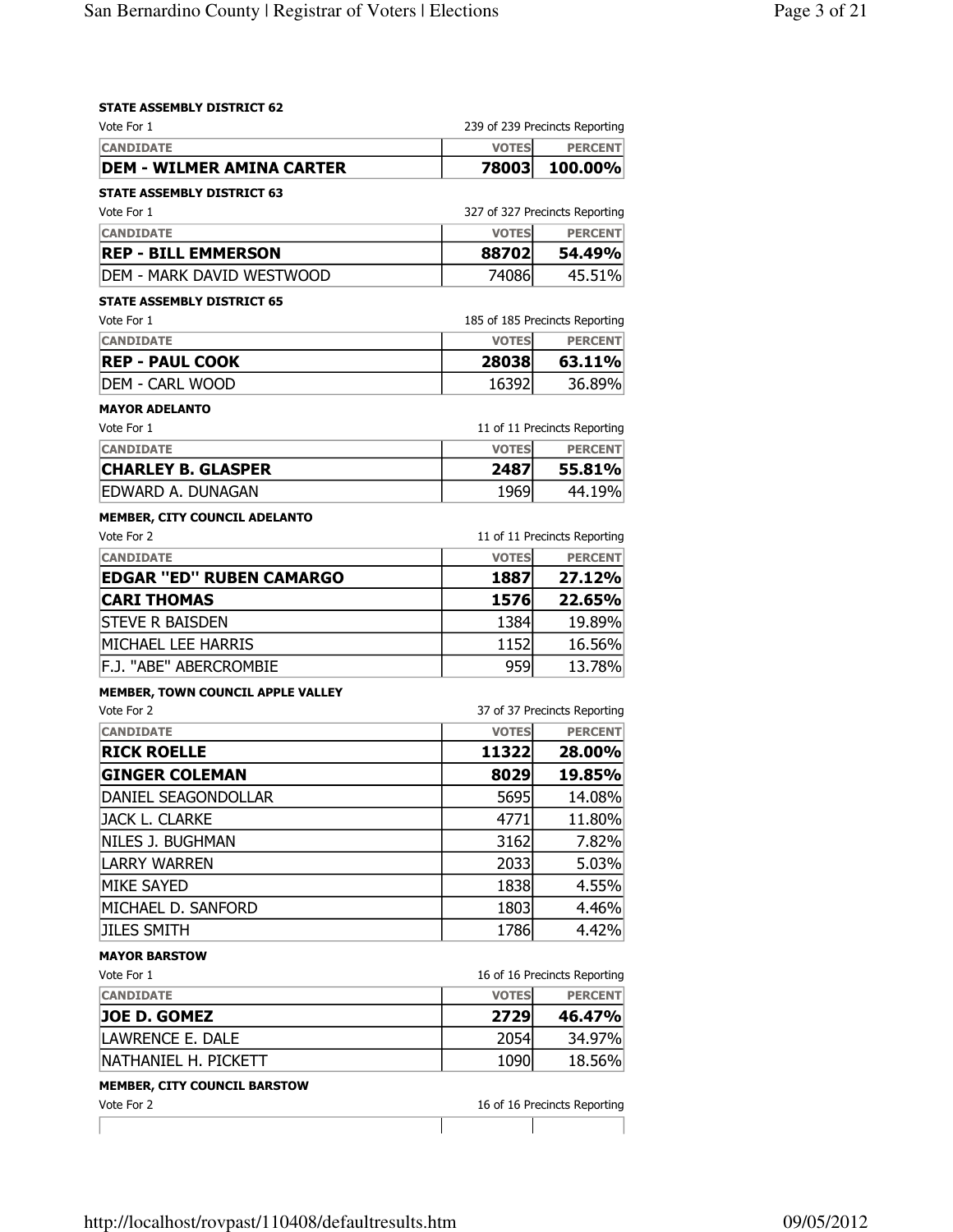| <b>CANDIDATE</b>                            | <b>VOTES</b> | <b>PERCENT</b>               |
|---------------------------------------------|--------------|------------------------------|
| <b>TIMOTHY (TIM) SAENZ</b>                  | 2017         | 20.51%                       |
| <b>WILLIE L HAILEY, SR</b>                  | 2008         | 20.42%                       |
| <b>CARMEN M. HERNANDEZ</b>                  | 1997         | 20.31%                       |
| RICHARD VILLEGAS                            | 1596         | 16.23%                       |
| MARVIN A. ELLIS                             | 756          | 7.69%                        |
| HERCHEL EUGENE (GENE) DEATON                | 746          | 7.59%                        |
| MANUEL GILBERT GURULE                       | 714          | 7.26%                        |
| <b>CITY CLERK BARSTOW</b>                   |              |                              |
| Vote For 1                                  |              | 16 of 16 Precincts Reporting |
| <b>CANDIDATE</b>                            | <b>VOTES</b> | <b>PERCENT</b>               |
| JOANNE (JOJO) COUSINO                       | 5004         | 100.00%                      |
| <b>CITY TREASURER BARSTOW</b>               |              |                              |
| Vote For 1                                  |              | 16 of 16 Precincts Reporting |
| <b>CANDIDATE</b>                            | <b>VOTES</b> | <b>PERCENT</b>               |
| <b>EVELYN L. RADEL</b>                      | 4927         | 100.00%                      |
| MEMBER, CITY COUNCIL BIG BEAR LAKE          |              |                              |
| Vote For 2                                  |              | 5 of 5 Precincts Reporting   |
| <b>CANDIDATE</b>                            | <b>VOTES</b> | <b>PERCENT</b>               |
| <b>WILLIAM E. (BILL) JAHN</b>               | 1142         | 28.27%                       |
| <b>LIZ HARRIS</b>                           | 1140         | 28.22%                       |
| <b>BARBARA S. WILLEY</b>                    | 1028         | 25.45%                       |
| W.A. "BILL" LOPRESTI                        | 730          | 18.07%                       |
| <b>MEMBER OF CITY COUNCIL COLTON DIST 3</b> |              |                              |
| Vote For 1                                  |              | 5 of 5 Precincts Reporting   |
| <b>CANDIDATE</b>                            | <b>VOTES</b> | <b>PERCENT</b>               |
| <b>VINCENT YZAGUIRRE</b>                    | 790          | 48.47%                       |
| <b>JEREMY BACA</b>                          | 465          | 28.53%                       |
| JOHN R. ANAYA                               | 375          | 23.01%                       |
| <b>MEMBER OF CITY COUNCIL COLTON DIST 5</b> |              |                              |
| Vote For 1                                  |              | 7 of 7 Precincts Reporting   |
| <b>CANDIDATE</b>                            | <b>VOTES</b> | <b>PERCENT</b>               |
| <b>DEIRDRE BENNETT</b>                      | 1341         | 53.11%                       |
| <b>JOHN MITCHELL</b>                        | 982          | 38.89%                       |
| <b>ROBERT WILSON</b>                        | 202          | $8.00\%$                     |
| <b>MEMBER OF CITY COUNCIL COLTON DIST 6</b> |              |                              |
| Vote For 1                                  |              | 13 of 13 Precincts Reporting |
| <b>CANDIDATE</b>                            | <b>VOTES</b> | <b>PERCENT</b>               |
| <b>ALEX PEREZ</b>                           | 840          | 50.36%                       |
| <b>ISAAC SUCHIL</b>                         | 828          | 49.64%                       |
| <b>CITY CLERK COLTON</b>                    |              |                              |
| Vote For 1                                  |              | 40 of 40 Precincts Reporting |
| <b>CANDIDATE</b>                            | <b>VOTES</b> | <b>PERCENT</b>               |
| <b>EILEEN C. GOMEZ</b>                      | 4617         | 42.19%                       |
| CAROLINA R. PADILLA                         | 3769         | 34.44%                       |
| <b>KIRK LARSON</b>                          | 2558         | 23.37%                       |
|                                             |              |                              |

CITY TREASURER COLTON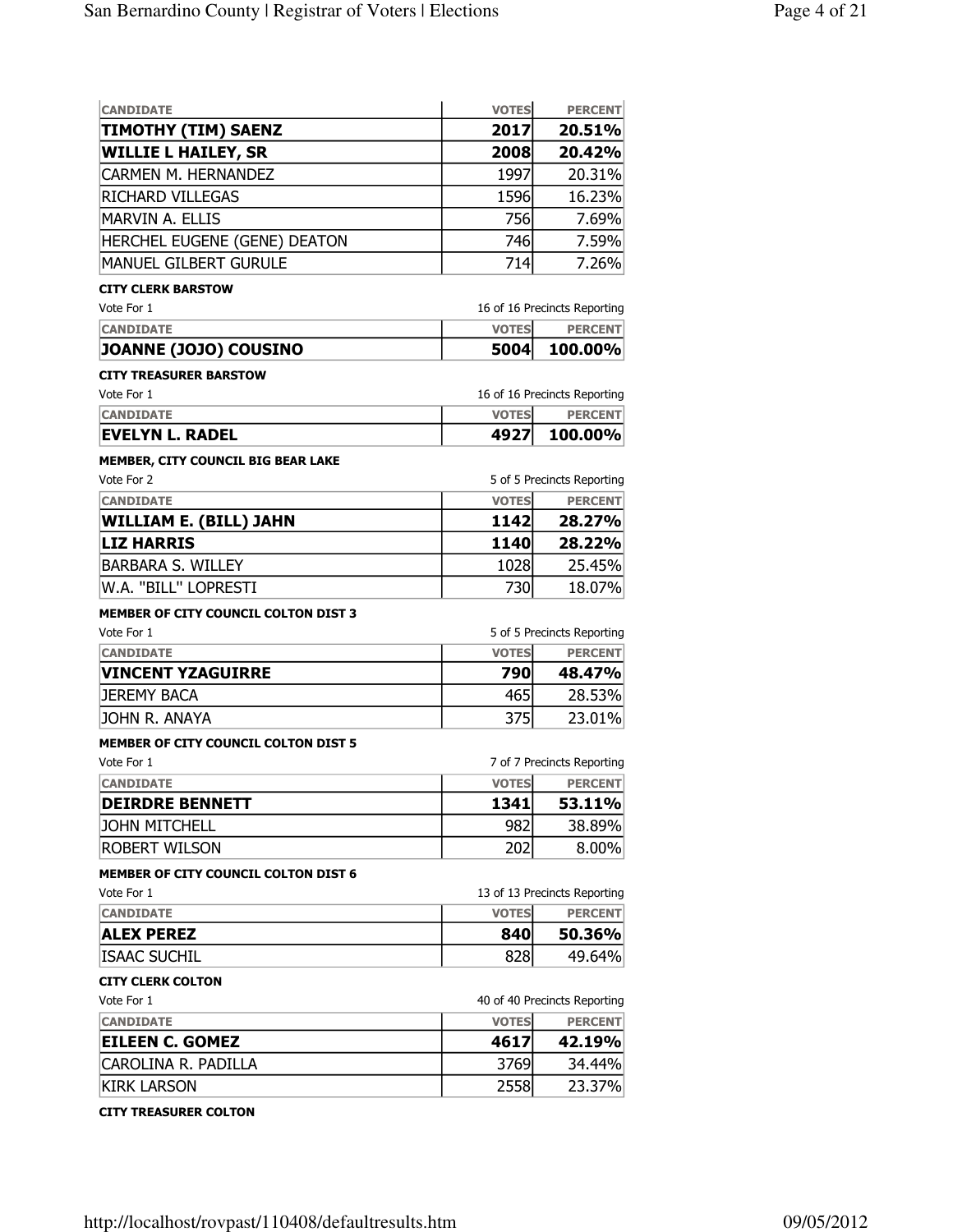| <b>CANDIDATE</b><br><b>VOTES</b><br><b>PERCENT</b><br><b>AURELIO W. DE LA TORRE</b><br>9639<br>84 of 84 Precincts Reporting<br><b>VOTES</b><br><b>CANDIDATE</b><br><b>JANICE RUTHERFORD</b><br>20731<br>32.09%<br><b>ACQUANETTA WARREN</b><br>19999<br>30.96%<br><b>ANGEL SANTIAGO</b><br>14.36%<br>9278<br><b>JASON PAUL KILIAN</b><br>5464<br><b>CARLO AARON PURTHER</b><br>4651<br>RAFE GARCIA<br>4477<br>MEMBER, CITY COUNCIL GRAND TERRACE<br>6 of 6 Precincts Reporting<br><b>CANDIDATE</b><br><b>VOTES</b><br><b>JIM MILLER</b><br>2605<br>25.10%<br><b>LEE ANN GARCIA</b><br>2423<br><b>WALT STANCKIEWITZ</b><br>2105<br>20.28%<br>1478<br>DOUG A. WILSON<br>ROBERT MENDEZ<br>1336<br>12.87%<br><b>DONTAY NUNN</b><br>432<br>4.16%<br>MEMBER, CITY COUNCIL HESPERIA<br>40 of 40 Precincts Reporting<br><b>VOTES</b><br><b>CANDIDATE</b><br><b>MIKE LEONARD</b><br>8983<br>26.06%<br><b>PAUL BOSACKI</b><br>8095<br>23.49%<br><b>MARK KIRK</b><br>5888<br><b>RUSS BLEWETT</b><br>5746<br>ROCHELLE GARNER<br>2128<br><b>SCOTT BENNETT</b><br>1832<br>5.32%<br>1796<br>5.21%<br>DENNIS K. ARQUETTE<br><b>MAYOR NEEDLES</b><br>2 of 2 Precincts Reporting<br><b>VOTES</b><br><b>CANDIDATE</b><br><b>JEFFREY H. WILLIAMS</b><br>839<br>586<br>ROY A. MILLS<br><b>MEMBER, CITY COUNCIL NEEDLES</b><br>2 of 2 Precincts Reporting<br><b>VOTES</b><br><b>CANDIDATE</b><br><b>JAMES "JIM" LOPEZ</b><br>805<br>20.49%<br>783<br>19.93%<br><b>PATRICK F MURCH</b><br><b>TONY FRAZIER</b><br>635<br>16.16%<br>REBECCA VALENTINE<br>582<br><b>BONNIE JACKSON</b><br>436<br>ROBERT M. "SMITTY" SMITH<br>435<br>LINDA B. STARR<br>253<br>6.44% | Vote For 1                   | 40 of 40 Precincts Reporting |
|-----------------------------------------------------------------------------------------------------------------------------------------------------------------------------------------------------------------------------------------------------------------------------------------------------------------------------------------------------------------------------------------------------------------------------------------------------------------------------------------------------------------------------------------------------------------------------------------------------------------------------------------------------------------------------------------------------------------------------------------------------------------------------------------------------------------------------------------------------------------------------------------------------------------------------------------------------------------------------------------------------------------------------------------------------------------------------------------------------------------------------------------------------------------------------------------------------------------------------------------------------------------------------------------------------------------------------------------------------------------------------------------------------------------------------------------------------------------------------------------------------------------------------------------------------------------------------------------------------------------------------------------|------------------------------|------------------------------|
|                                                                                                                                                                                                                                                                                                                                                                                                                                                                                                                                                                                                                                                                                                                                                                                                                                                                                                                                                                                                                                                                                                                                                                                                                                                                                                                                                                                                                                                                                                                                                                                                                                         |                              |                              |
|                                                                                                                                                                                                                                                                                                                                                                                                                                                                                                                                                                                                                                                                                                                                                                                                                                                                                                                                                                                                                                                                                                                                                                                                                                                                                                                                                                                                                                                                                                                                                                                                                                         |                              | 100.00%                      |
|                                                                                                                                                                                                                                                                                                                                                                                                                                                                                                                                                                                                                                                                                                                                                                                                                                                                                                                                                                                                                                                                                                                                                                                                                                                                                                                                                                                                                                                                                                                                                                                                                                         | MEMBER, CITY COUNCIL FONTANA |                              |
|                                                                                                                                                                                                                                                                                                                                                                                                                                                                                                                                                                                                                                                                                                                                                                                                                                                                                                                                                                                                                                                                                                                                                                                                                                                                                                                                                                                                                                                                                                                                                                                                                                         | Vote For 2                   |                              |
|                                                                                                                                                                                                                                                                                                                                                                                                                                                                                                                                                                                                                                                                                                                                                                                                                                                                                                                                                                                                                                                                                                                                                                                                                                                                                                                                                                                                                                                                                                                                                                                                                                         |                              | <b>PERCENT</b>               |
|                                                                                                                                                                                                                                                                                                                                                                                                                                                                                                                                                                                                                                                                                                                                                                                                                                                                                                                                                                                                                                                                                                                                                                                                                                                                                                                                                                                                                                                                                                                                                                                                                                         |                              |                              |
|                                                                                                                                                                                                                                                                                                                                                                                                                                                                                                                                                                                                                                                                                                                                                                                                                                                                                                                                                                                                                                                                                                                                                                                                                                                                                                                                                                                                                                                                                                                                                                                                                                         |                              |                              |
|                                                                                                                                                                                                                                                                                                                                                                                                                                                                                                                                                                                                                                                                                                                                                                                                                                                                                                                                                                                                                                                                                                                                                                                                                                                                                                                                                                                                                                                                                                                                                                                                                                         |                              |                              |
|                                                                                                                                                                                                                                                                                                                                                                                                                                                                                                                                                                                                                                                                                                                                                                                                                                                                                                                                                                                                                                                                                                                                                                                                                                                                                                                                                                                                                                                                                                                                                                                                                                         |                              | 8.46%                        |
|                                                                                                                                                                                                                                                                                                                                                                                                                                                                                                                                                                                                                                                                                                                                                                                                                                                                                                                                                                                                                                                                                                                                                                                                                                                                                                                                                                                                                                                                                                                                                                                                                                         |                              | 7.20%                        |
|                                                                                                                                                                                                                                                                                                                                                                                                                                                                                                                                                                                                                                                                                                                                                                                                                                                                                                                                                                                                                                                                                                                                                                                                                                                                                                                                                                                                                                                                                                                                                                                                                                         |                              | 6.93%                        |
|                                                                                                                                                                                                                                                                                                                                                                                                                                                                                                                                                                                                                                                                                                                                                                                                                                                                                                                                                                                                                                                                                                                                                                                                                                                                                                                                                                                                                                                                                                                                                                                                                                         |                              |                              |
|                                                                                                                                                                                                                                                                                                                                                                                                                                                                                                                                                                                                                                                                                                                                                                                                                                                                                                                                                                                                                                                                                                                                                                                                                                                                                                                                                                                                                                                                                                                                                                                                                                         | Vote For 3                   |                              |
|                                                                                                                                                                                                                                                                                                                                                                                                                                                                                                                                                                                                                                                                                                                                                                                                                                                                                                                                                                                                                                                                                                                                                                                                                                                                                                                                                                                                                                                                                                                                                                                                                                         |                              | <b>PERCENT</b>               |
|                                                                                                                                                                                                                                                                                                                                                                                                                                                                                                                                                                                                                                                                                                                                                                                                                                                                                                                                                                                                                                                                                                                                                                                                                                                                                                                                                                                                                                                                                                                                                                                                                                         |                              |                              |
|                                                                                                                                                                                                                                                                                                                                                                                                                                                                                                                                                                                                                                                                                                                                                                                                                                                                                                                                                                                                                                                                                                                                                                                                                                                                                                                                                                                                                                                                                                                                                                                                                                         |                              | 23.35%                       |
|                                                                                                                                                                                                                                                                                                                                                                                                                                                                                                                                                                                                                                                                                                                                                                                                                                                                                                                                                                                                                                                                                                                                                                                                                                                                                                                                                                                                                                                                                                                                                                                                                                         |                              |                              |
|                                                                                                                                                                                                                                                                                                                                                                                                                                                                                                                                                                                                                                                                                                                                                                                                                                                                                                                                                                                                                                                                                                                                                                                                                                                                                                                                                                                                                                                                                                                                                                                                                                         |                              | 14.24%                       |
|                                                                                                                                                                                                                                                                                                                                                                                                                                                                                                                                                                                                                                                                                                                                                                                                                                                                                                                                                                                                                                                                                                                                                                                                                                                                                                                                                                                                                                                                                                                                                                                                                                         |                              |                              |
|                                                                                                                                                                                                                                                                                                                                                                                                                                                                                                                                                                                                                                                                                                                                                                                                                                                                                                                                                                                                                                                                                                                                                                                                                                                                                                                                                                                                                                                                                                                                                                                                                                         |                              |                              |
|                                                                                                                                                                                                                                                                                                                                                                                                                                                                                                                                                                                                                                                                                                                                                                                                                                                                                                                                                                                                                                                                                                                                                                                                                                                                                                                                                                                                                                                                                                                                                                                                                                         |                              |                              |
|                                                                                                                                                                                                                                                                                                                                                                                                                                                                                                                                                                                                                                                                                                                                                                                                                                                                                                                                                                                                                                                                                                                                                                                                                                                                                                                                                                                                                                                                                                                                                                                                                                         | Vote For 2                   |                              |
|                                                                                                                                                                                                                                                                                                                                                                                                                                                                                                                                                                                                                                                                                                                                                                                                                                                                                                                                                                                                                                                                                                                                                                                                                                                                                                                                                                                                                                                                                                                                                                                                                                         |                              | <b>PERCENT</b>               |
|                                                                                                                                                                                                                                                                                                                                                                                                                                                                                                                                                                                                                                                                                                                                                                                                                                                                                                                                                                                                                                                                                                                                                                                                                                                                                                                                                                                                                                                                                                                                                                                                                                         |                              |                              |
|                                                                                                                                                                                                                                                                                                                                                                                                                                                                                                                                                                                                                                                                                                                                                                                                                                                                                                                                                                                                                                                                                                                                                                                                                                                                                                                                                                                                                                                                                                                                                                                                                                         |                              |                              |
|                                                                                                                                                                                                                                                                                                                                                                                                                                                                                                                                                                                                                                                                                                                                                                                                                                                                                                                                                                                                                                                                                                                                                                                                                                                                                                                                                                                                                                                                                                                                                                                                                                         |                              | 17.08%                       |
|                                                                                                                                                                                                                                                                                                                                                                                                                                                                                                                                                                                                                                                                                                                                                                                                                                                                                                                                                                                                                                                                                                                                                                                                                                                                                                                                                                                                                                                                                                                                                                                                                                         |                              | 16.67%                       |
|                                                                                                                                                                                                                                                                                                                                                                                                                                                                                                                                                                                                                                                                                                                                                                                                                                                                                                                                                                                                                                                                                                                                                                                                                                                                                                                                                                                                                                                                                                                                                                                                                                         |                              | 6.17%                        |
|                                                                                                                                                                                                                                                                                                                                                                                                                                                                                                                                                                                                                                                                                                                                                                                                                                                                                                                                                                                                                                                                                                                                                                                                                                                                                                                                                                                                                                                                                                                                                                                                                                         |                              |                              |
|                                                                                                                                                                                                                                                                                                                                                                                                                                                                                                                                                                                                                                                                                                                                                                                                                                                                                                                                                                                                                                                                                                                                                                                                                                                                                                                                                                                                                                                                                                                                                                                                                                         |                              |                              |
|                                                                                                                                                                                                                                                                                                                                                                                                                                                                                                                                                                                                                                                                                                                                                                                                                                                                                                                                                                                                                                                                                                                                                                                                                                                                                                                                                                                                                                                                                                                                                                                                                                         |                              |                              |
|                                                                                                                                                                                                                                                                                                                                                                                                                                                                                                                                                                                                                                                                                                                                                                                                                                                                                                                                                                                                                                                                                                                                                                                                                                                                                                                                                                                                                                                                                                                                                                                                                                         | Vote For 1                   |                              |
|                                                                                                                                                                                                                                                                                                                                                                                                                                                                                                                                                                                                                                                                                                                                                                                                                                                                                                                                                                                                                                                                                                                                                                                                                                                                                                                                                                                                                                                                                                                                                                                                                                         |                              | <b>PERCENT</b>               |
|                                                                                                                                                                                                                                                                                                                                                                                                                                                                                                                                                                                                                                                                                                                                                                                                                                                                                                                                                                                                                                                                                                                                                                                                                                                                                                                                                                                                                                                                                                                                                                                                                                         |                              | 58.88%                       |
|                                                                                                                                                                                                                                                                                                                                                                                                                                                                                                                                                                                                                                                                                                                                                                                                                                                                                                                                                                                                                                                                                                                                                                                                                                                                                                                                                                                                                                                                                                                                                                                                                                         |                              | 41.12%                       |
|                                                                                                                                                                                                                                                                                                                                                                                                                                                                                                                                                                                                                                                                                                                                                                                                                                                                                                                                                                                                                                                                                                                                                                                                                                                                                                                                                                                                                                                                                                                                                                                                                                         |                              |                              |
|                                                                                                                                                                                                                                                                                                                                                                                                                                                                                                                                                                                                                                                                                                                                                                                                                                                                                                                                                                                                                                                                                                                                                                                                                                                                                                                                                                                                                                                                                                                                                                                                                                         | Vote For 3                   |                              |
|                                                                                                                                                                                                                                                                                                                                                                                                                                                                                                                                                                                                                                                                                                                                                                                                                                                                                                                                                                                                                                                                                                                                                                                                                                                                                                                                                                                                                                                                                                                                                                                                                                         |                              | <b>PERCENT</b>               |
|                                                                                                                                                                                                                                                                                                                                                                                                                                                                                                                                                                                                                                                                                                                                                                                                                                                                                                                                                                                                                                                                                                                                                                                                                                                                                                                                                                                                                                                                                                                                                                                                                                         |                              |                              |
|                                                                                                                                                                                                                                                                                                                                                                                                                                                                                                                                                                                                                                                                                                                                                                                                                                                                                                                                                                                                                                                                                                                                                                                                                                                                                                                                                                                                                                                                                                                                                                                                                                         |                              |                              |
|                                                                                                                                                                                                                                                                                                                                                                                                                                                                                                                                                                                                                                                                                                                                                                                                                                                                                                                                                                                                                                                                                                                                                                                                                                                                                                                                                                                                                                                                                                                                                                                                                                         |                              |                              |
|                                                                                                                                                                                                                                                                                                                                                                                                                                                                                                                                                                                                                                                                                                                                                                                                                                                                                                                                                                                                                                                                                                                                                                                                                                                                                                                                                                                                                                                                                                                                                                                                                                         |                              | 14.81%                       |
|                                                                                                                                                                                                                                                                                                                                                                                                                                                                                                                                                                                                                                                                                                                                                                                                                                                                                                                                                                                                                                                                                                                                                                                                                                                                                                                                                                                                                                                                                                                                                                                                                                         |                              | 11.10%                       |
|                                                                                                                                                                                                                                                                                                                                                                                                                                                                                                                                                                                                                                                                                                                                                                                                                                                                                                                                                                                                                                                                                                                                                                                                                                                                                                                                                                                                                                                                                                                                                                                                                                         |                              | 11.07%                       |
|                                                                                                                                                                                                                                                                                                                                                                                                                                                                                                                                                                                                                                                                                                                                                                                                                                                                                                                                                                                                                                                                                                                                                                                                                                                                                                                                                                                                                                                                                                                                                                                                                                         |                              |                              |

MEMBER, CITY COUNCIL ONTARIO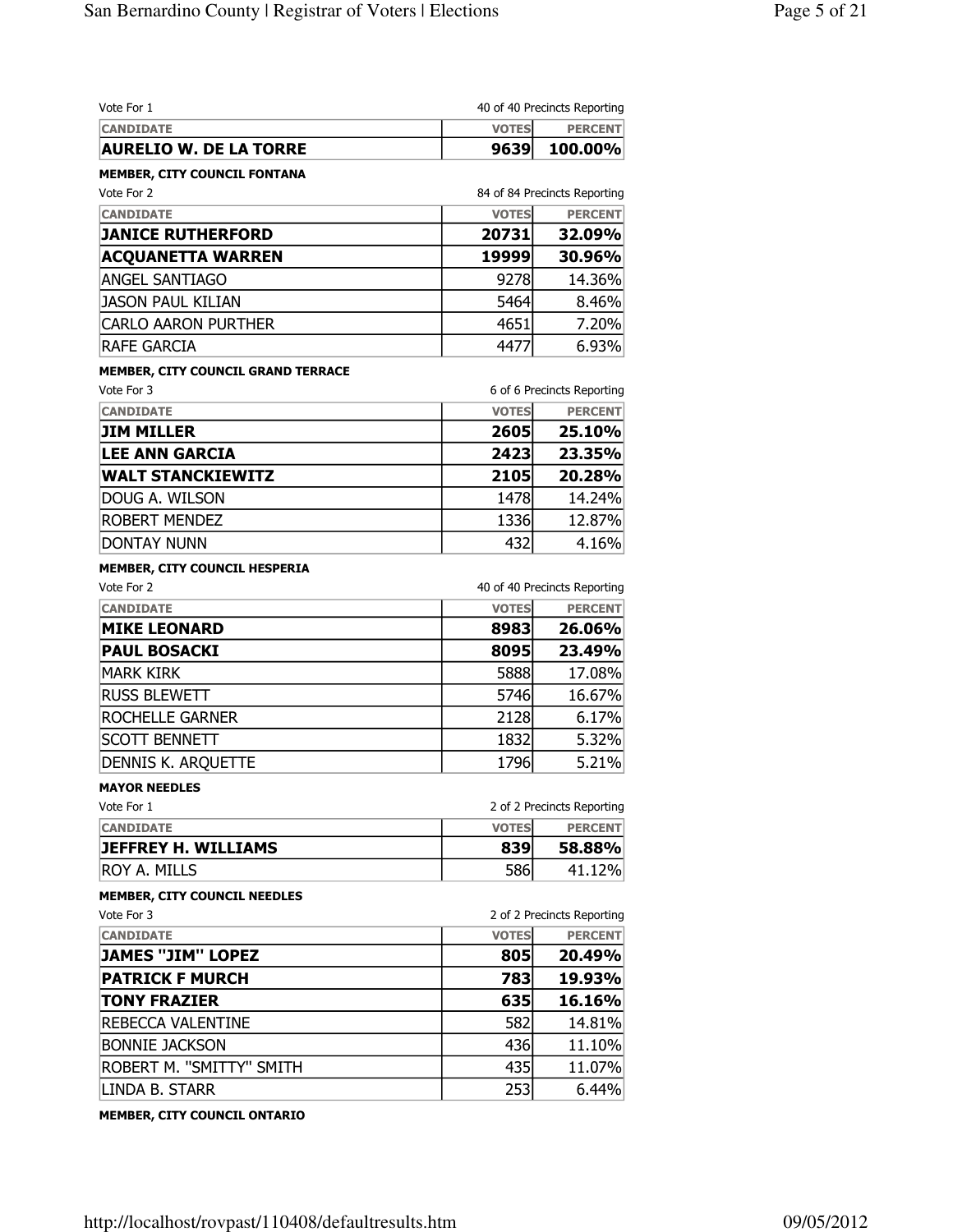| Vote For 2                             |              | 69 of 69 Precincts Reporting |
|----------------------------------------|--------------|------------------------------|
| <b>CANDIDATE</b>                       | <b>VOTES</b> | <b>PERCENT</b>               |
| <b>SHEILA MAUTZ</b>                    | 12698        | 22.95%                       |
| <b>DEBRA PORADA</b>                    | 10783        | 19.49%                       |
| PAUL VINCENT AVILA                     | 10346        | 18.70%                       |
| <b>JASON ANDERSON</b>                  | 9377         | 16.95%                       |
| <b>KEN WHITE</b>                       | 6614         | 11.96%                       |
| <b>JACK CUNNINGHAM</b>                 | 4543         | 8.21%                        |
| <b>HOSSEIN NIKYAR</b>                  | 959          | 1.73%                        |
| <b>CITY CLERK ONTARIO</b>              |              |                              |
| Vote For 1                             |              | 69 of 69 Precincts Reporting |
| <b>CANDIDATE</b>                       | <b>VOTES</b> | <b>PERCENT</b>               |
| <b>MARY WIRTES</b>                     | 30227        | 100.00%                      |
| <b>CITY TREASURER ONTARIO</b>          |              |                              |
| Vote For 1                             |              | 69 of 69 Precincts Reporting |
| <b>CANDIDATE</b>                       | <b>VOTES</b> | <b>PERCENT</b>               |
| <b>JAMES R. MILHISER</b>               | 29527        | 100.00%                      |
| MEMBER, CITY COUNCIL RANCHO CUCAMONGA  |              |                              |
| Vote For 2                             |              | 85 of 85 Precincts Reporting |
| <b>CANDIDATE</b>                       | <b>VOTES</b> | <b>PERCENT</b>               |
| <b>L. DENNIS MICHAEL</b>               | 26150        | 29.12%                       |
| <b>SAM SPAGNOLO</b>                    | 23448        | 26.11%                       |
| <b>DENNIS GUTIERREZ</b>                | 13048        | 14.53%                       |
| <b>JIM MOFFATT</b>                     | 11024        | 12.28%                       |
| <b>JOSEPH MCCAFFREY</b>                | 9058         | 10.09%                       |
| <b>FRANK SCHIAVONE</b>                 | 4315         | 4.81%                        |
| <b>CHARLES S. SHANKS</b>               | 2752         | 3.06%                        |
| <b>CITY CLERK RANCHO CUCAMONGA</b>     |              |                              |
| Vote For 1                             |              | 85 of 85 Precincts Reporting |
| <b>CANDIDATE</b>                       | <b>VOTES</b> | <b>PERCENT</b>               |
| <b>JANICE C. (JAN) REYNOLDS</b>        | 38070        | 74.99%                       |
| <b>RON STARK</b>                       | 12697        | 25.01%                       |
| <b>CITY TREASURER RANCHO CUCAMONGA</b> |              |                              |
| Vote For 1                             |              | 85 of 85 Precincts Reporting |
| <b>CANDIDATE</b>                       | <b>VOTES</b> | <b>PERCENT</b>               |
| <b>JAMES C. (JIM) FROST</b>            | 39516        | 77.93%                       |
| <b>RYAN J. ORR</b>                     | 11189        | 22.07%                       |
| <b>MAYOR RIALTO</b>                    |              |                              |
| Vote For 1                             |              | 40 of 40 Precincts Reporting |
| <b>CANDIDATE</b>                       | <b>VOTES</b> | <b>PERCENT</b>               |
| <b>GRACE VARGAS</b>                    | 12355        | 54.55%                       |
| DEBORAH ROBERTSON                      | 10296        | 45.45%                       |
| MEMBER, CITY COUNCIL RIALTO            |              |                              |
| Vote For 2                             |              | 40 of 40 Precincts Reporting |
| <b>CANDIDATE</b>                       | <b>VOTES</b> | <b>PERCENT</b>               |
| <b>ED SCOTT</b>                        | 11868        | 38.01%                       |
| <b>EDWARD M. PALMER</b>                | 10627        | 34.04%                       |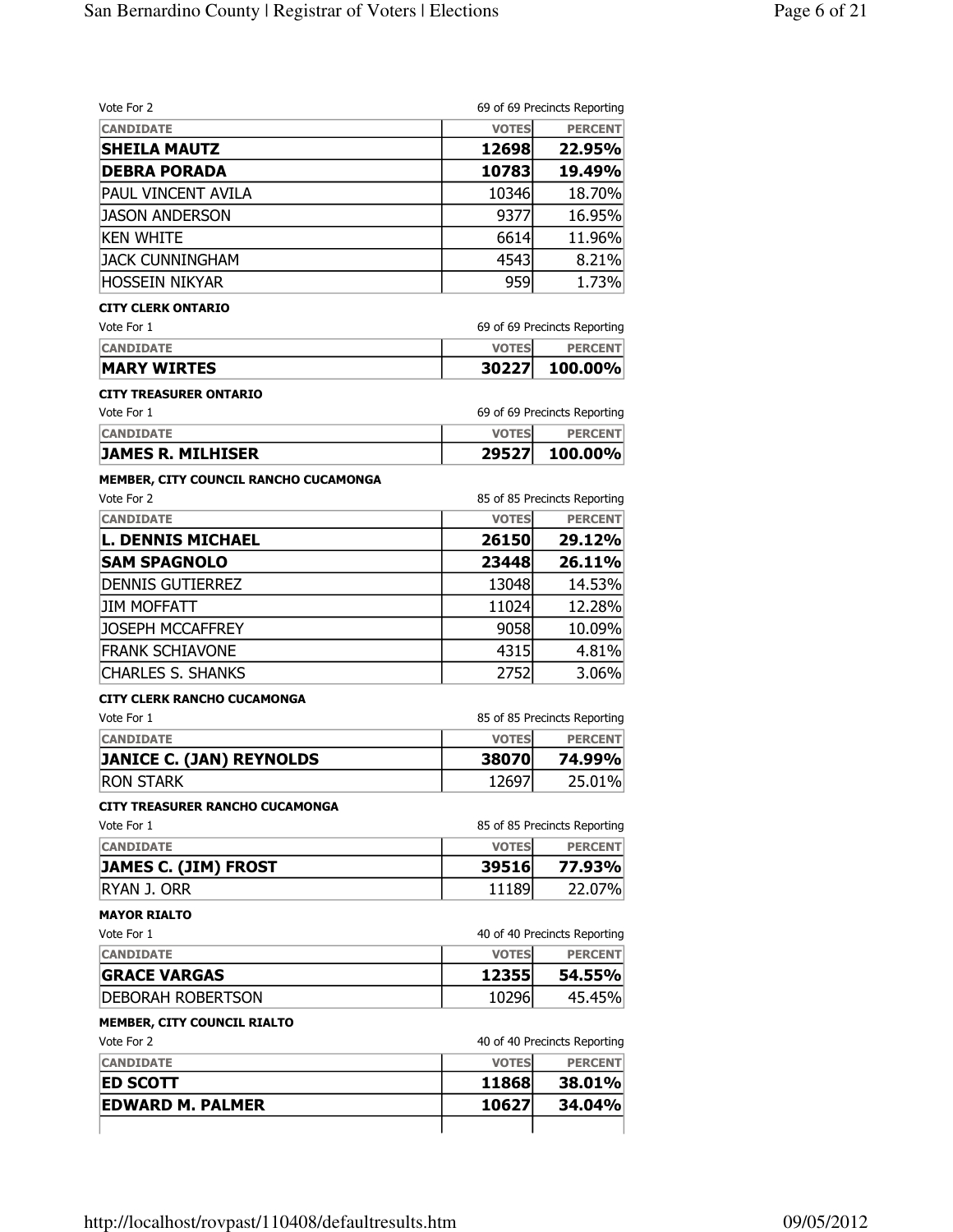| 40 of 40 Precincts Reporting<br><b>VOTES</b><br><b>CANDIDATE</b><br><b>BARBARA A. MCGEE</b><br>13924<br>LINA C. MONTES<br>7645<br>40 of 40 Precincts Reporting<br><b>CANDIDATE</b><br><b>VOTES</b><br><b>EDWARD J. CARRILLO</b><br>100.00%<br>18538<br>6 of 6 Precincts Reporting<br><b>VOTES</b><br><b>CANDIDATE</b><br><b>PERCENT</b><br>2061<br><b>JOHN COLE</b><br>1711<br><b>JOEL A. KLINK</b><br><b>KATRINA NGUYEN</b><br>1541<br><b>JIM BAGLEY</b><br>1301<br>19.67%<br>47 of 47 Precincts Reporting<br><b>VOTES</b><br><b>CANDIDATE</b><br><b>JOHN "JP" POMIERSKI</b><br>15971<br><b>RAY M. MUSSER</b><br>11853<br><b>MEMBER, CITY COUNCIL UPLAND</b><br>47 of 47 Precincts Reporting<br><b>VOTES</b><br><b>CANDIDATE</b><br><b>KENNETH W. WILLIS</b><br>18758<br><b>MARK W. CREIGHTON</b><br>6268<br>47 of 47 Precincts Reporting<br><b>CANDIDATE</b><br><b>VOTES</b><br><b>DAN MORGAN</b><br>16869<br><b>GARY SCHWARY</b><br>7592<br>MEMBER, CITY COUNCIL VICTORVILLE<br>51 of 51 Precincts Reporting<br><b>VOTES</b><br><b>CANDIDATE</b><br><b>RUDY CABRIALES</b><br>9848<br><b>MIKE ROTHSCHILD</b><br>17.04%<br>9616<br><b>RYAN MCEACHRON</b><br>8945<br>15.85%<br><b>BOB HUNTER</b><br>7502<br>13.30%<br>MICHELLE MEDINA<br>6147<br>10.89%<br><b>GARY C. DOUGLAS</b><br>5738<br>10.17%<br>TERRIE GOSSARD FLINT<br>5287<br>9.37%<br><b>RICHARD GLEASON</b><br>3339<br>5.92%<br>MEMBER, TOWN COUNCIL YUCCA VALLEY<br>Vote For 2<br>15 of 15 Precincts Reporting<br><b>VOTES</b><br><b>PERCENT</b><br><b>CANDIDATE</b><br><b>FRANK J. LUCKINO</b><br>4099<br>34.00% | <b>WINIFRED L. HANSON</b>                    | 8727 | 27.95%         |
|-------------------------------------------------------------------------------------------------------------------------------------------------------------------------------------------------------------------------------------------------------------------------------------------------------------------------------------------------------------------------------------------------------------------------------------------------------------------------------------------------------------------------------------------------------------------------------------------------------------------------------------------------------------------------------------------------------------------------------------------------------------------------------------------------------------------------------------------------------------------------------------------------------------------------------------------------------------------------------------------------------------------------------------------------------------------------------------------------------------------------------------------------------------------------------------------------------------------------------------------------------------------------------------------------------------------------------------------------------------------------------------------------------------------------------------------------------------------------------------------------------------------------------------------------------------------------------|----------------------------------------------|------|----------------|
|                                                                                                                                                                                                                                                                                                                                                                                                                                                                                                                                                                                                                                                                                                                                                                                                                                                                                                                                                                                                                                                                                                                                                                                                                                                                                                                                                                                                                                                                                                                                                                               | <b>CITY CLERK RIALTO</b>                     |      |                |
|                                                                                                                                                                                                                                                                                                                                                                                                                                                                                                                                                                                                                                                                                                                                                                                                                                                                                                                                                                                                                                                                                                                                                                                                                                                                                                                                                                                                                                                                                                                                                                               | Vote For 1                                   |      |                |
|                                                                                                                                                                                                                                                                                                                                                                                                                                                                                                                                                                                                                                                                                                                                                                                                                                                                                                                                                                                                                                                                                                                                                                                                                                                                                                                                                                                                                                                                                                                                                                               |                                              |      | <b>PERCENT</b> |
|                                                                                                                                                                                                                                                                                                                                                                                                                                                                                                                                                                                                                                                                                                                                                                                                                                                                                                                                                                                                                                                                                                                                                                                                                                                                                                                                                                                                                                                                                                                                                                               |                                              |      | 64.56%         |
|                                                                                                                                                                                                                                                                                                                                                                                                                                                                                                                                                                                                                                                                                                                                                                                                                                                                                                                                                                                                                                                                                                                                                                                                                                                                                                                                                                                                                                                                                                                                                                               |                                              |      | 35.44%         |
|                                                                                                                                                                                                                                                                                                                                                                                                                                                                                                                                                                                                                                                                                                                                                                                                                                                                                                                                                                                                                                                                                                                                                                                                                                                                                                                                                                                                                                                                                                                                                                               | <b>CITY TREASURER RIALTO</b>                 |      |                |
|                                                                                                                                                                                                                                                                                                                                                                                                                                                                                                                                                                                                                                                                                                                                                                                                                                                                                                                                                                                                                                                                                                                                                                                                                                                                                                                                                                                                                                                                                                                                                                               | Vote For 1                                   |      |                |
|                                                                                                                                                                                                                                                                                                                                                                                                                                                                                                                                                                                                                                                                                                                                                                                                                                                                                                                                                                                                                                                                                                                                                                                                                                                                                                                                                                                                                                                                                                                                                                               |                                              |      | <b>PERCENT</b> |
|                                                                                                                                                                                                                                                                                                                                                                                                                                                                                                                                                                                                                                                                                                                                                                                                                                                                                                                                                                                                                                                                                                                                                                                                                                                                                                                                                                                                                                                                                                                                                                               |                                              |      |                |
|                                                                                                                                                                                                                                                                                                                                                                                                                                                                                                                                                                                                                                                                                                                                                                                                                                                                                                                                                                                                                                                                                                                                                                                                                                                                                                                                                                                                                                                                                                                                                                               | <b>MEMBER, CITY COUNCIL TWENTYNINE PALMS</b> |      |                |
|                                                                                                                                                                                                                                                                                                                                                                                                                                                                                                                                                                                                                                                                                                                                                                                                                                                                                                                                                                                                                                                                                                                                                                                                                                                                                                                                                                                                                                                                                                                                                                               | Vote For 2                                   |      |                |
|                                                                                                                                                                                                                                                                                                                                                                                                                                                                                                                                                                                                                                                                                                                                                                                                                                                                                                                                                                                                                                                                                                                                                                                                                                                                                                                                                                                                                                                                                                                                                                               |                                              |      |                |
|                                                                                                                                                                                                                                                                                                                                                                                                                                                                                                                                                                                                                                                                                                                                                                                                                                                                                                                                                                                                                                                                                                                                                                                                                                                                                                                                                                                                                                                                                                                                                                               |                                              |      | 31.16%         |
|                                                                                                                                                                                                                                                                                                                                                                                                                                                                                                                                                                                                                                                                                                                                                                                                                                                                                                                                                                                                                                                                                                                                                                                                                                                                                                                                                                                                                                                                                                                                                                               |                                              |      | 25.87%         |
|                                                                                                                                                                                                                                                                                                                                                                                                                                                                                                                                                                                                                                                                                                                                                                                                                                                                                                                                                                                                                                                                                                                                                                                                                                                                                                                                                                                                                                                                                                                                                                               |                                              |      | 23.30%         |
|                                                                                                                                                                                                                                                                                                                                                                                                                                                                                                                                                                                                                                                                                                                                                                                                                                                                                                                                                                                                                                                                                                                                                                                                                                                                                                                                                                                                                                                                                                                                                                               |                                              |      |                |
|                                                                                                                                                                                                                                                                                                                                                                                                                                                                                                                                                                                                                                                                                                                                                                                                                                                                                                                                                                                                                                                                                                                                                                                                                                                                                                                                                                                                                                                                                                                                                                               | <b>MAYOR UPLAND</b>                          |      |                |
|                                                                                                                                                                                                                                                                                                                                                                                                                                                                                                                                                                                                                                                                                                                                                                                                                                                                                                                                                                                                                                                                                                                                                                                                                                                                                                                                                                                                                                                                                                                                                                               | Vote For 1                                   |      |                |
|                                                                                                                                                                                                                                                                                                                                                                                                                                                                                                                                                                                                                                                                                                                                                                                                                                                                                                                                                                                                                                                                                                                                                                                                                                                                                                                                                                                                                                                                                                                                                                               |                                              |      | <b>PERCENT</b> |
|                                                                                                                                                                                                                                                                                                                                                                                                                                                                                                                                                                                                                                                                                                                                                                                                                                                                                                                                                                                                                                                                                                                                                                                                                                                                                                                                                                                                                                                                                                                                                                               |                                              |      | 57.40%         |
|                                                                                                                                                                                                                                                                                                                                                                                                                                                                                                                                                                                                                                                                                                                                                                                                                                                                                                                                                                                                                                                                                                                                                                                                                                                                                                                                                                                                                                                                                                                                                                               |                                              |      | 42.60%         |
|                                                                                                                                                                                                                                                                                                                                                                                                                                                                                                                                                                                                                                                                                                                                                                                                                                                                                                                                                                                                                                                                                                                                                                                                                                                                                                                                                                                                                                                                                                                                                                               |                                              |      |                |
|                                                                                                                                                                                                                                                                                                                                                                                                                                                                                                                                                                                                                                                                                                                                                                                                                                                                                                                                                                                                                                                                                                                                                                                                                                                                                                                                                                                                                                                                                                                                                                               | Vote For 1                                   |      |                |
|                                                                                                                                                                                                                                                                                                                                                                                                                                                                                                                                                                                                                                                                                                                                                                                                                                                                                                                                                                                                                                                                                                                                                                                                                                                                                                                                                                                                                                                                                                                                                                               |                                              |      | <b>PERCENT</b> |
|                                                                                                                                                                                                                                                                                                                                                                                                                                                                                                                                                                                                                                                                                                                                                                                                                                                                                                                                                                                                                                                                                                                                                                                                                                                                                                                                                                                                                                                                                                                                                                               |                                              |      | 74.95%         |
|                                                                                                                                                                                                                                                                                                                                                                                                                                                                                                                                                                                                                                                                                                                                                                                                                                                                                                                                                                                                                                                                                                                                                                                                                                                                                                                                                                                                                                                                                                                                                                               |                                              |      | 25.05%         |
|                                                                                                                                                                                                                                                                                                                                                                                                                                                                                                                                                                                                                                                                                                                                                                                                                                                                                                                                                                                                                                                                                                                                                                                                                                                                                                                                                                                                                                                                                                                                                                               | <b>CITY TREASURER UPLAND</b>                 |      |                |
|                                                                                                                                                                                                                                                                                                                                                                                                                                                                                                                                                                                                                                                                                                                                                                                                                                                                                                                                                                                                                                                                                                                                                                                                                                                                                                                                                                                                                                                                                                                                                                               | Vote For 1                                   |      |                |
|                                                                                                                                                                                                                                                                                                                                                                                                                                                                                                                                                                                                                                                                                                                                                                                                                                                                                                                                                                                                                                                                                                                                                                                                                                                                                                                                                                                                                                                                                                                                                                               |                                              |      | <b>PERCENT</b> |
|                                                                                                                                                                                                                                                                                                                                                                                                                                                                                                                                                                                                                                                                                                                                                                                                                                                                                                                                                                                                                                                                                                                                                                                                                                                                                                                                                                                                                                                                                                                                                                               |                                              |      | 68.96%         |
|                                                                                                                                                                                                                                                                                                                                                                                                                                                                                                                                                                                                                                                                                                                                                                                                                                                                                                                                                                                                                                                                                                                                                                                                                                                                                                                                                                                                                                                                                                                                                                               |                                              |      | 31.04%         |
|                                                                                                                                                                                                                                                                                                                                                                                                                                                                                                                                                                                                                                                                                                                                                                                                                                                                                                                                                                                                                                                                                                                                                                                                                                                                                                                                                                                                                                                                                                                                                                               |                                              |      |                |
|                                                                                                                                                                                                                                                                                                                                                                                                                                                                                                                                                                                                                                                                                                                                                                                                                                                                                                                                                                                                                                                                                                                                                                                                                                                                                                                                                                                                                                                                                                                                                                               | Vote For 3                                   |      |                |
|                                                                                                                                                                                                                                                                                                                                                                                                                                                                                                                                                                                                                                                                                                                                                                                                                                                                                                                                                                                                                                                                                                                                                                                                                                                                                                                                                                                                                                                                                                                                                                               |                                              |      | <b>PERCENT</b> |
|                                                                                                                                                                                                                                                                                                                                                                                                                                                                                                                                                                                                                                                                                                                                                                                                                                                                                                                                                                                                                                                                                                                                                                                                                                                                                                                                                                                                                                                                                                                                                                               |                                              |      | 17.45%         |
|                                                                                                                                                                                                                                                                                                                                                                                                                                                                                                                                                                                                                                                                                                                                                                                                                                                                                                                                                                                                                                                                                                                                                                                                                                                                                                                                                                                                                                                                                                                                                                               |                                              |      |                |
|                                                                                                                                                                                                                                                                                                                                                                                                                                                                                                                                                                                                                                                                                                                                                                                                                                                                                                                                                                                                                                                                                                                                                                                                                                                                                                                                                                                                                                                                                                                                                                               |                                              |      |                |
|                                                                                                                                                                                                                                                                                                                                                                                                                                                                                                                                                                                                                                                                                                                                                                                                                                                                                                                                                                                                                                                                                                                                                                                                                                                                                                                                                                                                                                                                                                                                                                               |                                              |      |                |
|                                                                                                                                                                                                                                                                                                                                                                                                                                                                                                                                                                                                                                                                                                                                                                                                                                                                                                                                                                                                                                                                                                                                                                                                                                                                                                                                                                                                                                                                                                                                                                               |                                              |      |                |
|                                                                                                                                                                                                                                                                                                                                                                                                                                                                                                                                                                                                                                                                                                                                                                                                                                                                                                                                                                                                                                                                                                                                                                                                                                                                                                                                                                                                                                                                                                                                                                               |                                              |      |                |
|                                                                                                                                                                                                                                                                                                                                                                                                                                                                                                                                                                                                                                                                                                                                                                                                                                                                                                                                                                                                                                                                                                                                                                                                                                                                                                                                                                                                                                                                                                                                                                               |                                              |      |                |
|                                                                                                                                                                                                                                                                                                                                                                                                                                                                                                                                                                                                                                                                                                                                                                                                                                                                                                                                                                                                                                                                                                                                                                                                                                                                                                                                                                                                                                                                                                                                                                               |                                              |      |                |
|                                                                                                                                                                                                                                                                                                                                                                                                                                                                                                                                                                                                                                                                                                                                                                                                                                                                                                                                                                                                                                                                                                                                                                                                                                                                                                                                                                                                                                                                                                                                                                               |                                              |      |                |
|                                                                                                                                                                                                                                                                                                                                                                                                                                                                                                                                                                                                                                                                                                                                                                                                                                                                                                                                                                                                                                                                                                                                                                                                                                                                                                                                                                                                                                                                                                                                                                               |                                              |      |                |
|                                                                                                                                                                                                                                                                                                                                                                                                                                                                                                                                                                                                                                                                                                                                                                                                                                                                                                                                                                                                                                                                                                                                                                                                                                                                                                                                                                                                                                                                                                                                                                               |                                              |      |                |
|                                                                                                                                                                                                                                                                                                                                                                                                                                                                                                                                                                                                                                                                                                                                                                                                                                                                                                                                                                                                                                                                                                                                                                                                                                                                                                                                                                                                                                                                                                                                                                               |                                              |      |                |
|                                                                                                                                                                                                                                                                                                                                                                                                                                                                                                                                                                                                                                                                                                                                                                                                                                                                                                                                                                                                                                                                                                                                                                                                                                                                                                                                                                                                                                                                                                                                                                               |                                              |      |                |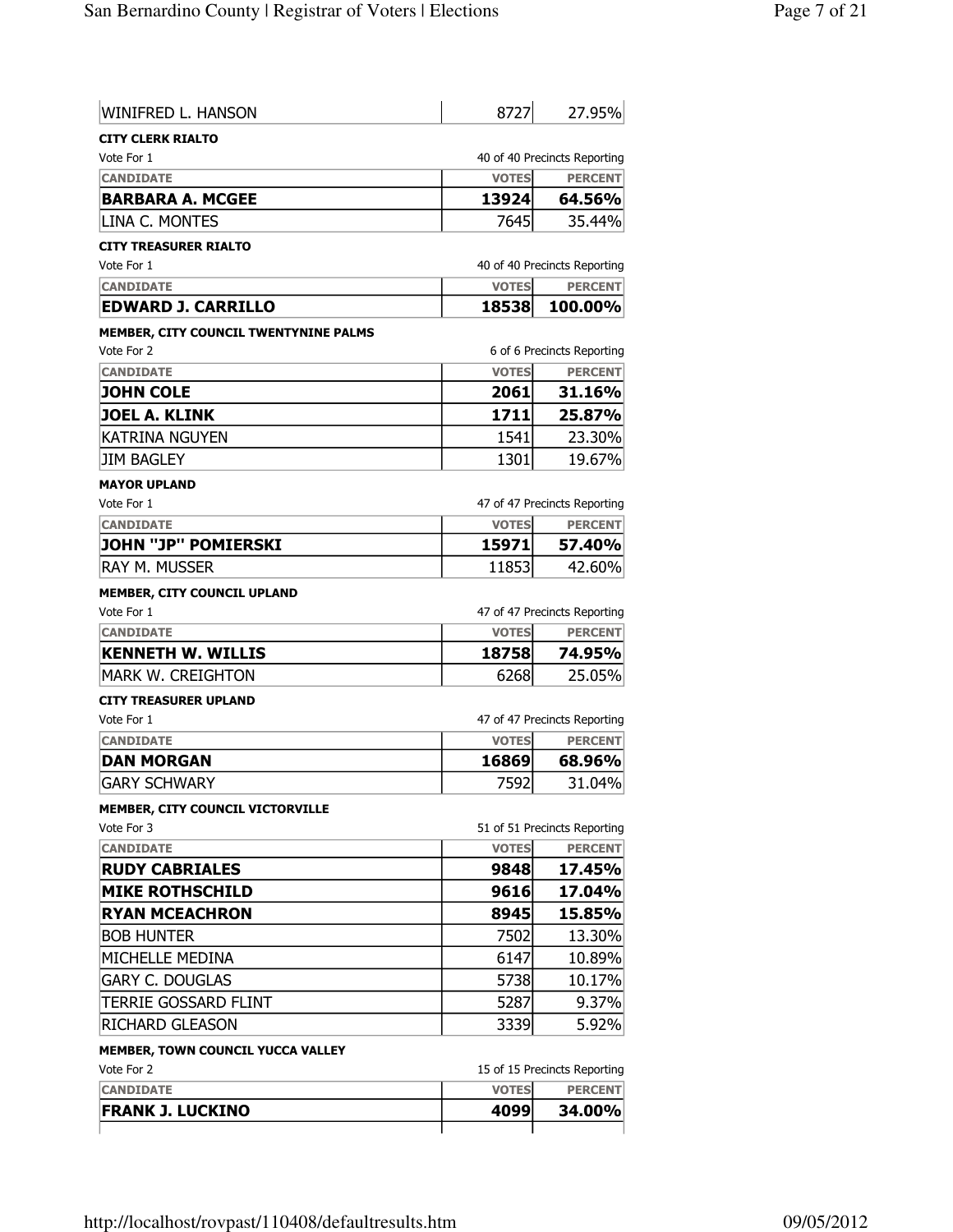| <b>GEORGE HUNTINGTON</b>  | 2631 | 21.82% |
|---------------------------|------|--------|
| BILL SOUDER               | 1850 | 15.35% |
| IWADE H. WHITE            | 1478 | 12.26% |
| <b>SABRINA K. PEUKERT</b> | 1423 | 11.80% |
| <b>JASON ELSASSER</b>     | 575  | 4.77%  |

## MEMBER, CITY COUNCIL YUCAIPA

| Vote For 3                    | 36 of 36 Precincts Reporting |                |
|-------------------------------|------------------------------|----------------|
| <b>CANDIDATE</b>              | <b>VOTES</b>                 | <b>PERCENT</b> |
| <b>RICHARD (DICK) RIDDELL</b> | 9777                         | 20.95%         |
| <b>DIANE SMITH</b>            | 7053                         | 15.11%         |
| <b>DENISE HOYT</b>            | 6733                         | 14.43%         |
| ken smith                     | 4254                         | 9.12%          |
| ROBERT COLEMAN                | 4188                         | 8.97%          |
| ERIK SAHAKIAN                 | 2803                         | 6.01%          |
| TOM SHALHOUB                  | 2740                         | 5.87%          |
| KORY R. MYERS                 | 1796                         | 3.85%          |
| <b>CARL VINCE</b>             | 1590                         | 3.41%          |
| REBECCA JAENSCH               | 1501                         | 3.22%          |
| <b>JODY CASEY</b>             | 1375                         | 2.95%          |
| SHERRY HAVILAND               | 1079                         | 2.31%          |
| DAVID MARTINDELCAMPO          | 949                          | 2.03%          |
| PETER BOUZOS                  | 825                          | 1.77%          |

### SAN BERNARDINO COUNTY BRD OF ED MEMBER, AREA C

| Vote For 1            |              | 205 of 205 Precincts Reporting |
|-----------------------|--------------|--------------------------------|
| <b>CANDIDATE</b>      | <b>VOTES</b> | <b>PERCENT</b>                 |
| <b>MICHAEL TAHAN</b>  | 24708        | 29.25%                         |
| EDWARD A. VELASQUEZ   | 17302        | 20.48%                         |
| LINDA "SARGE" SARGENT | 14732        | 17.44%                         |
| KEITH MCCARTER        | 13868        | 16.42%                         |
| KEN GALASSO           | 13854        | 16.40%                         |

#### SAN BERNARDINO COUNTY BRD OF ED MEMBER, AREA E

| Vote For 1          |              | 358 of 358 Precincts Reporting |
|---------------------|--------------|--------------------------------|
| <b>CANDIDATE</b>    | <b>VOTES</b> | <b>PERCENT</b>                 |
| <b>ALEN RITCHIE</b> | 65266        | 63.58%                         |
| AMOS ISAAC          | 21810        | 21.25%                         |
| RANDALL CENICEROS   | 15575        | 15.17%                         |

## BARSTOW COMM COLL DIST

| Vote For 3                            |              | 69 of 69 Precincts Reporting |
|---------------------------------------|--------------|------------------------------|
| <b>CANDIDATE</b>                      | <b>VOTES</b> | <b>PERCENT</b>               |
| <b>TED P. BACA</b>                    | 6645         | 27.64%                       |
| <b>FERNANDO (FRED) BACA</b>           | 5066         | 21.07%                       |
| <b>MARCIA ZABLECKIS</b>               | 4709         | 19.59%                       |
| <b>ROBERT "BOB" CONAWAY</b>           | 3833         | 15.95%                       |
| ILINDA WYMAN-DEWALD                   | 3785         | 15.75%                       |
| <b>COPPER MOUNTAIN COMM COLL DIST</b> |              |                              |
| Vote For 3                            |              | 69 of 69 Precincts Reporting |
| <b>CANDIDATE</b>                      | <b>VOTES</b> | <b>PERCENT</b>               |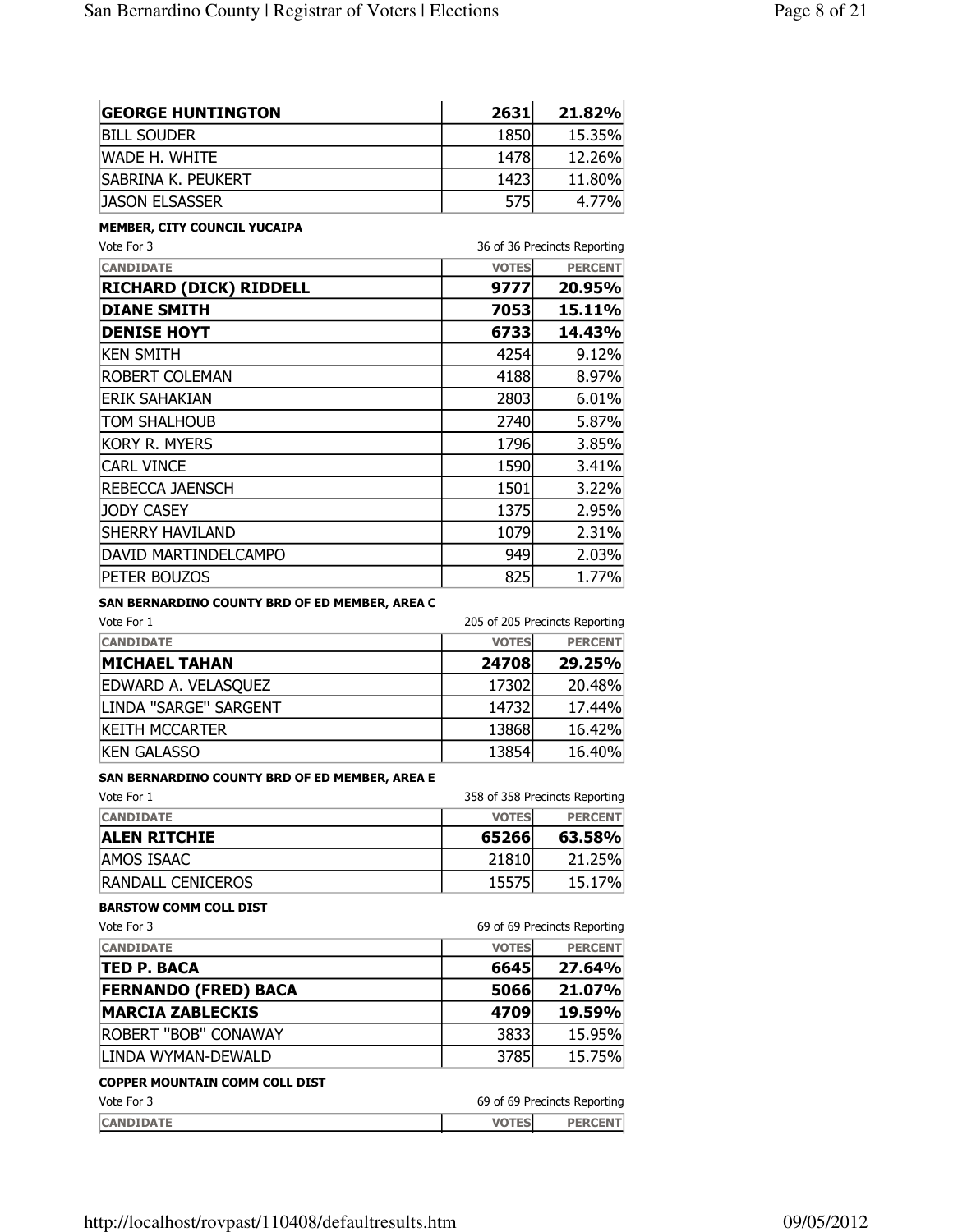| <b>DICK ROGERS</b>       | 10725 | 30.06% |
|--------------------------|-------|--------|
| <b>OWEN GILLICK</b>      | 8865  | 24.85% |
| <b>RITA RAMIREZ DEAN</b> | 8495  | 23.81% |
| iphilip N. Fultz         | 7592  | 21.28% |

## SAN BERNARDINO COMM COLL DIST

| Vote For 4                      |              | 602 of 602 Precincts Reporting |
|---------------------------------|--------------|--------------------------------|
| <b>CANDIDATE</b>                | <b>VOTES</b> | <b>PERCENT</b>                 |
| <b>JOHN LONGVILLE</b>           | 91011        | 20.22%                         |
| <b>CARLETON W. LOCKWOOD JR.</b> | 66809        | 14.84%                         |
| JOHN M. FUTCH                   | 66645        | 14.80%                         |
| <b>JESS VIZCAINO</b>            | 57234        | 12.71%                         |
| CHARLES (CHUCK) BEEMAN          | 48123        | 10.69%                         |
| <b>ALLEN B GRESHAM</b>          | 46075        | 10.23%                         |
| RICHARD DAVID BOYLE             | 37349        | 8.30%                          |
| EUFRACIA "PRECY" BOYLE          | 36962        | 8.21%                          |

#### APPLE VALLEY UNIFIED

| Vote For 2           |              | 48 of 48 Precincts Reporting |
|----------------------|--------------|------------------------------|
| <b>CANDIDATE</b>     | <b>VOTES</b> | <b>PERCENT</b>               |
| <b>DENNIS BENDER</b> | 16481        | 41.46%                       |
| <b>ROB TURNER</b>    | 8969         | 22.56%                       |
| MARC S. LACEY        | 7709         | 19.39%                       |
| IDENNIS RYAN         | 6590         | 16.58%                       |

## BARSTOW UNIFIED

| Vote For 3                   |              | 48 of 48 Precincts Reporting |
|------------------------------|--------------|------------------------------|
| <b>CANDIDATE</b>             | <b>VOTES</b> | <b>PERCENT</b>               |
| <b>JULIE CLEMMER</b>         | 5559         | 27.84%                       |
| <b>MARY L. RODRIGUEZ</b>     | 4287         | 21.47%                       |
| <b>NORBERT 'ACE' ACEVEDO</b> | 4141         | 20.74%                       |
| <b>BOB HEMINGWAY</b>         | 3090         | 15.48%                       |
| PAUL WILKEY                  | 2888         | 14.47%                       |

#### BEAR VALLEY UNIFIED

| Vote For 3             |              | 40 of 40 Precincts Reporting |
|------------------------|--------------|------------------------------|
| <b>CANDIDATE</b>       | <b>VOTES</b> | <b>PERCENT</b>               |
| <b>PAUL ZAMOYTA</b>    | 3476         | 19.29%                       |
| <b>BEVERLY GRABE</b>   | 3212         | 17.82%                       |
| <b>RANDALL PUTZ</b>    | 2906         | 16.12%                       |
| <b>SHARON CONGDON</b>  | 2443         | 13.55%                       |
| JIM "MAC" MCGOWAN      | 2350         | 13.04%                       |
| DAVID A. FOLTZ         | 1902         | 10.55%                       |
| RICHARD M. WEATHERSBEE | 1734         | 9.62%                        |

# BEAUMONT UNIFIED

| Vote For 2               | 1 of 1 Precincts Reporting |                |  |
|--------------------------|----------------------------|----------------|--|
| <b>CANDIDATE</b>         | <b>VOTES</b>               | <b>PERCENT</b> |  |
| <b>MARK A. OROZCO</b>    |                            | 100.00%        |  |
| BILL GREENWOOD           |                            | $0.00\%$       |  |
| <b>RAYMOND H. CURTIS</b> |                            | $0.00\%$       |  |
| MATTHEW FRANCIS PISTILLI |                            | $0.00\%$       |  |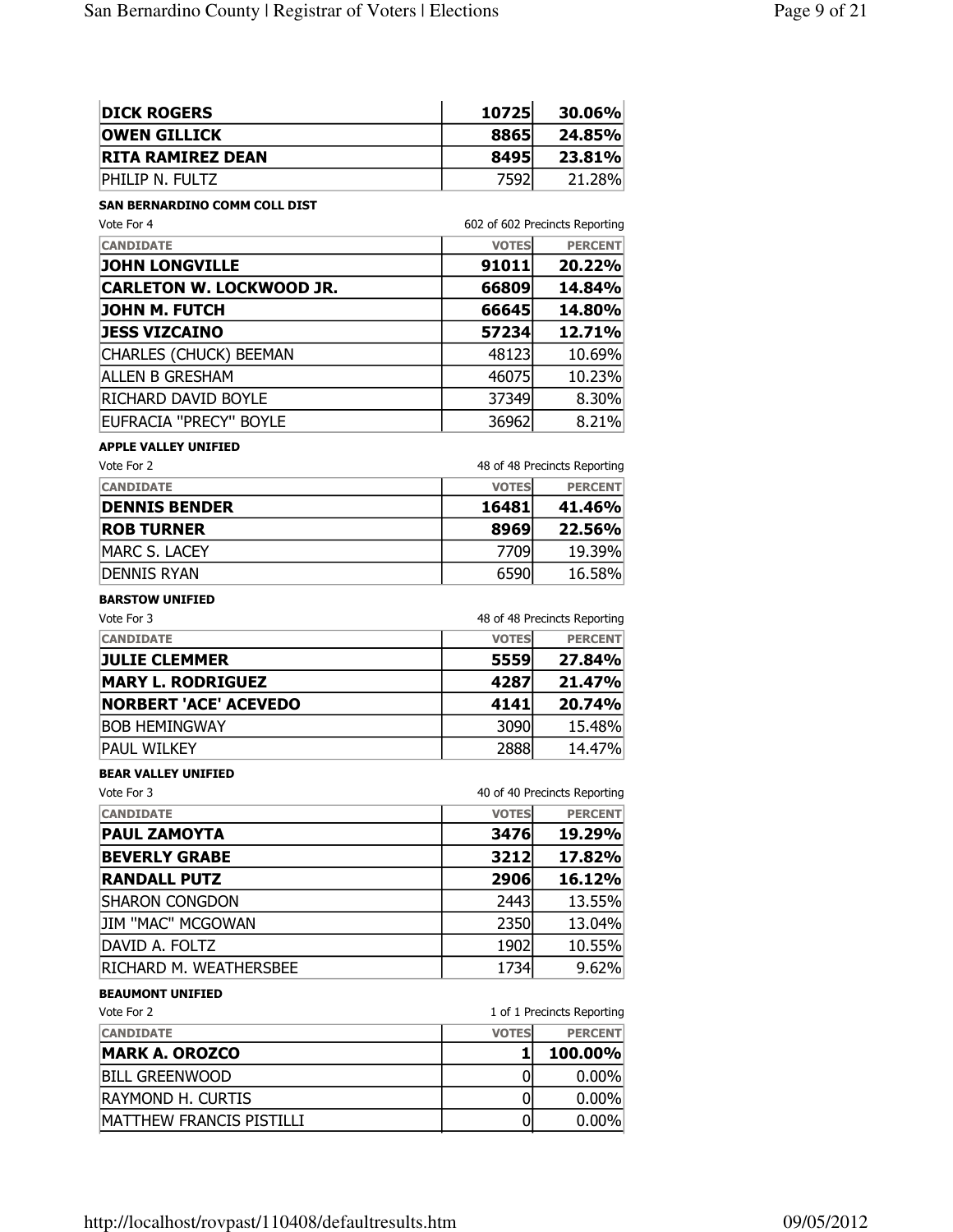| <b>TONY T. BRANCATO</b>     |              | 0.00%                          |
|-----------------------------|--------------|--------------------------------|
| <b>CHINO VALLEY UNIFIED</b> |              |                                |
| Vote For 3                  |              | 105 of 105 Precincts Reporting |
| <b>CANDIDATE</b>            | <b>VOTES</b> | <b>PERCENT</b>                 |
| <b>FRED YOUNGBLOOD</b>      | 20326        | 19.60%                         |
| <b>MICHAEL CALTA</b>        | 17769        | 17.14%                         |
| <b>JAMES NA</b>             | 17267        | 16.65%                         |
| <b>BRANDON K. BLANCHARD</b> | 15924        | 15.36%                         |
| <b>SILVER AGUILAR</b>       | 12383        | 11.94%                         |
| JOHN H. PRUITT JR.          | 10753        | 10.37%                         |
| <b>MARK C GLAUDINI</b>      | 9275         | 8.94%                          |

#### COLTON JOINT UNIFIED TA 1

| Vote For 1           |               | 83 of 83 Precincts Reporting |
|----------------------|---------------|------------------------------|
| <b>CANDIDATE</b>     | <b>VOTESI</b> | <b>PERCENT</b>               |
| <b>PATRICIA HARO</b> | 9443          | <b>39.86%</b>                |
| PAUL RUSSELL         | 8151          | 34.40%                       |
| <b>IMARK HOOVER</b>  | 6099          | 25.74%                       |

#### COLTON JOINT UNIFIED TA 3

| Vote For 1                   |              | 83 of 83 Precincts Reporting |
|------------------------------|--------------|------------------------------|
| <b>CANDIDATE</b>             | <b>VOTES</b> | <b>PERCENT</b>               |
| <b>KENT HERNANDEZ TAYLOR</b> | 12670        | 54.61%                       |
| <b>TODD HOUSLEY</b>          | 10530        | 45.39%                       |

#### FONTANA UNIFIED

| Vote For 2               |              | 70 of 70 Precincts Reporting |
|--------------------------|--------------|------------------------------|
| <b>CANDIDATE</b>         | <b>VOTES</b> | <b>PERCENT</b>               |
| <b>KATHY BINKS</b>       | 11408        | 25.37%                       |
| <b>BARBARA L. CHAVEZ</b> | 10364        | 23.05%                       |
| JESUS JESSE SANDOVAL     | 9257         | 20.59%                       |
| LARRY J. CLARK           | 9139         | 20.32%                       |
| <b>OTILIA L. GARCIA</b>  | 4799         | 10.67%                       |

#### HESPERIA UNIFIED

| Vote For 2                 |              | 60 of 60 Precincts Reporting |  |
|----------------------------|--------------|------------------------------|--|
| <b>CANDIDATE</b>           | <b>VOTES</b> | <b>PERCENT</b>               |  |
| <b>CHRISTOPHER BENTLEY</b> | 9093         | 24.88%                       |  |
| <b>ANTHONY RILEY</b>       | 7530         | 20.61%                       |  |
| Chris Lindsay              | 7370         | 20.17%                       |  |
| <b>ERIC SWANSON</b>        | 5491         | 15.03%                       |  |
| <b>FRANK RICH</b>          | 4364         | 11.94%                       |  |
| <b>BRUCE HENSON</b>        | 2696         | 7.38%                        |  |

#### MUROC JOINT UNIFIED TA 3D

| Vote For 1                  |              | 2 of 2 Precincts Reporting |
|-----------------------------|--------------|----------------------------|
| <b>CANDIDATE</b>            | <b>VOTES</b> | <b>PERCENT</b>             |
| <b>ROSS E. SWINDLEHURST</b> |              | 66.67%                     |
| IRANDY J. SMITH             | ∽            | 33.33%                     |
|                             |              |                            |

# NEEDLES UNIFIED TA 2 FT

| Vote For 2       |              | 5 of 5 Precincts Reporting |
|------------------|--------------|----------------------------|
| <b>CANDIDATE</b> | <b>VOTES</b> | <b>PERCENT</b>             |
|                  |              |                            |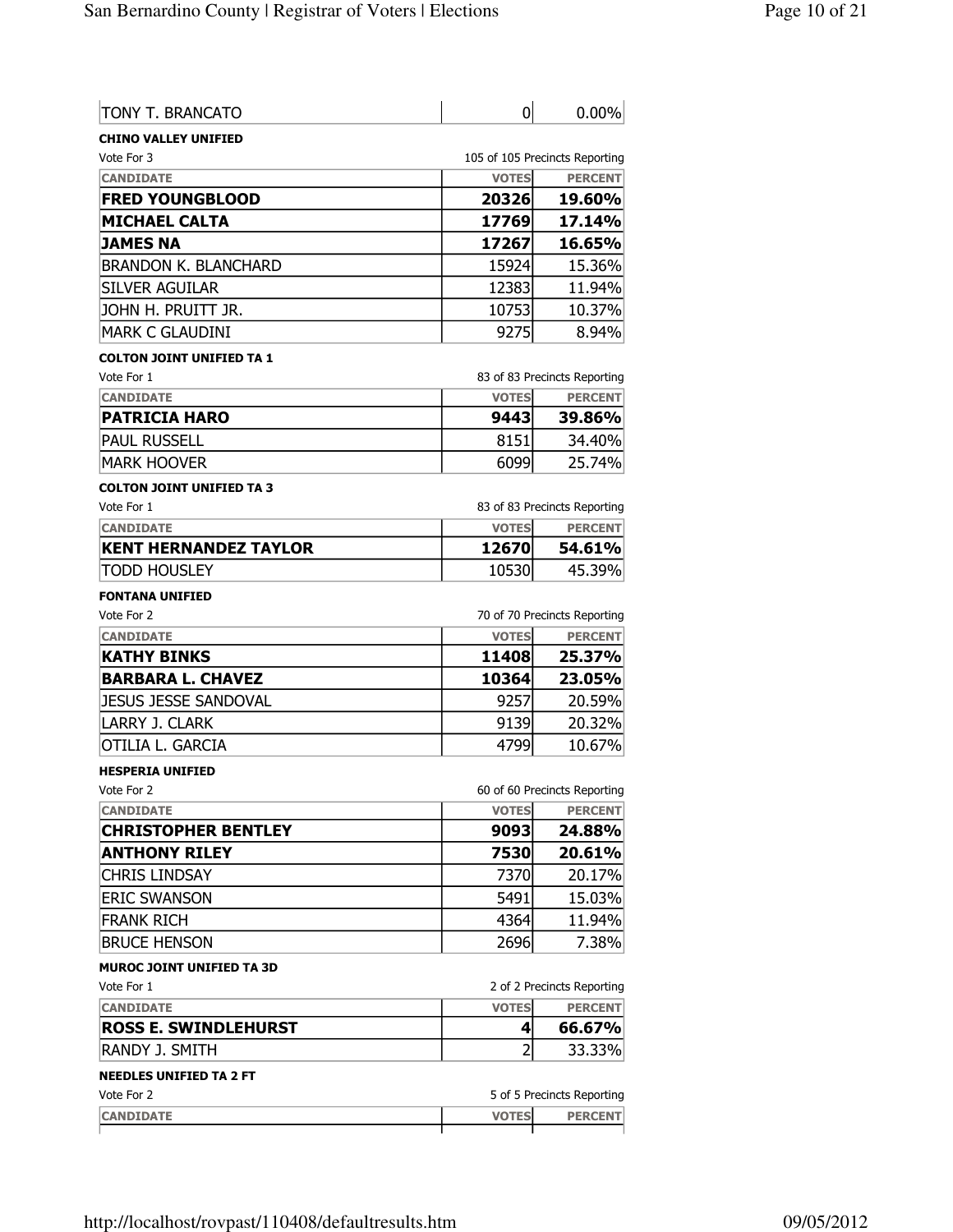| <b>CHRISTINA CAMERON-OTERO</b>       | 906                            | 39.67%                       |
|--------------------------------------|--------------------------------|------------------------------|
| <b>MICHAEL (SHANE) BREAUX</b>        | 802                            | 35.11%                       |
| ROBERT A. MILLS                      | 576                            | 25.22%                       |
| <b>RIALTO UNIFIED</b>                |                                |                              |
| Vote For 3                           |                                | 66 of 66 Precincts Reporting |
| <b>CANDIDATE</b>                     | <b>VOTES</b>                   | <b>PERCENT</b>               |
| <b>MICHAEL RIDGWAY</b>               | 9381                           | 16.54%                       |
| <b>JOE MARTINEZ</b>                  | 7933                           | 13.99%                       |
| <b>JOE AYALA</b>                     | 7619                           | 13.43%                       |
| LUPE CAMACHO                         | 6062                           | 10.69%                       |
| COREY A. JACKSON                     | 5875                           | 10.36%                       |
| WALTER SCOTT HAWKINS                 | 5755                           | 10.15%                       |
| SARA I GARCIA                        | 4542                           | 8.01%                        |
| DAN L. MAYS                          | 3965                           | 6.99%                        |
| <b>MANUEL R. MERLOS</b>              | 2869                           | 5.06%                        |
| JONATHAN GARCIA                      | 2715                           | 4.79%                        |
| <b>RIM OF THE WORLD UNIFIED TA 1</b> |                                |                              |
| Vote For 1                           |                                | 78 of 78 Precincts Reporting |
| <b>CANDIDATE</b>                     | <b>VOTES</b>                   | <b>PERCENT</b>               |
| <b>LESLIE BRAMSON</b>                | 4901                           | 40.16%                       |
| <b>MIKE REYNOLDS</b>                 | 4227                           | 34.64%                       |
| SHARON L. MERRILL                    | 3075                           | 25.20%                       |
| <b>RIM OF THE WORLD UNIFIED TA 2</b> |                                |                              |
| Vote For 1                           |                                | 78 of 78 Precincts Reporting |
| <b>CANDIDATE</b>                     | <b>VOTES</b>                   | <b>PERCENT</b>               |
| <b>BOB GLADWELL</b>                  | 7911                           | 72.58%                       |
| MICHAEL R. GOMEZ                     | 2989                           | 27.42%                       |
| <b>SAN BERNARDINO CITY UNIFIED</b>   |                                |                              |
| Vote For 3                           | 180 of 180 Precincts Reporting |                              |
| <b>CANDIDATE</b>                     | <b>VOTES</b>                   | <b>PERCENT</b>               |
| <b>BARBARA FLORES</b>                | 19510                          | 17.97%                       |
| <b>JUDI PENMAN</b>                   | 17852                          | 16.45%                       |
| <b>DANNY TILLMAN</b>                 | 14706                          | 13.55%                       |
| MICHAEL SALAZAR                      | 10683                          | 9.84%                        |
| Joe Navarro                          | 9556                           | 8.80%                        |
| DAMON ALEXANDER                      | 8986                           | 8.28%                        |
| WILLARD A. HUGHES                    | 8214                           | 7.57%                        |
| RONALD L. (RON) COATS                | 6892                           | 6.35%                        |
| <b>MARIA VALERIO</b>                 | 6400                           | 5.90%                        |
| MANFRED F. GILDNER                   | 3064                           | 2.82%                        |
| <b>KRISTIN OVERTURF</b>              | 2681                           | 2.47%                        |
| <b>SIERRA SANDS UNIFIED TA 2</b>     |                                |                              |
| Vote For 3                           |                                | 3 of 3 Precincts Reporting   |
| <b>CANDIDATE</b>                     | <b>VOTES</b>                   | <b>PERCENT</b>               |
| <b>MICHAEL SCOTT</b>                 | 58                             | 22.83%                       |
| <b>PAMELA LOCHHEAD</b>               | 55                             | 21.65%                       |
|                                      |                                |                              |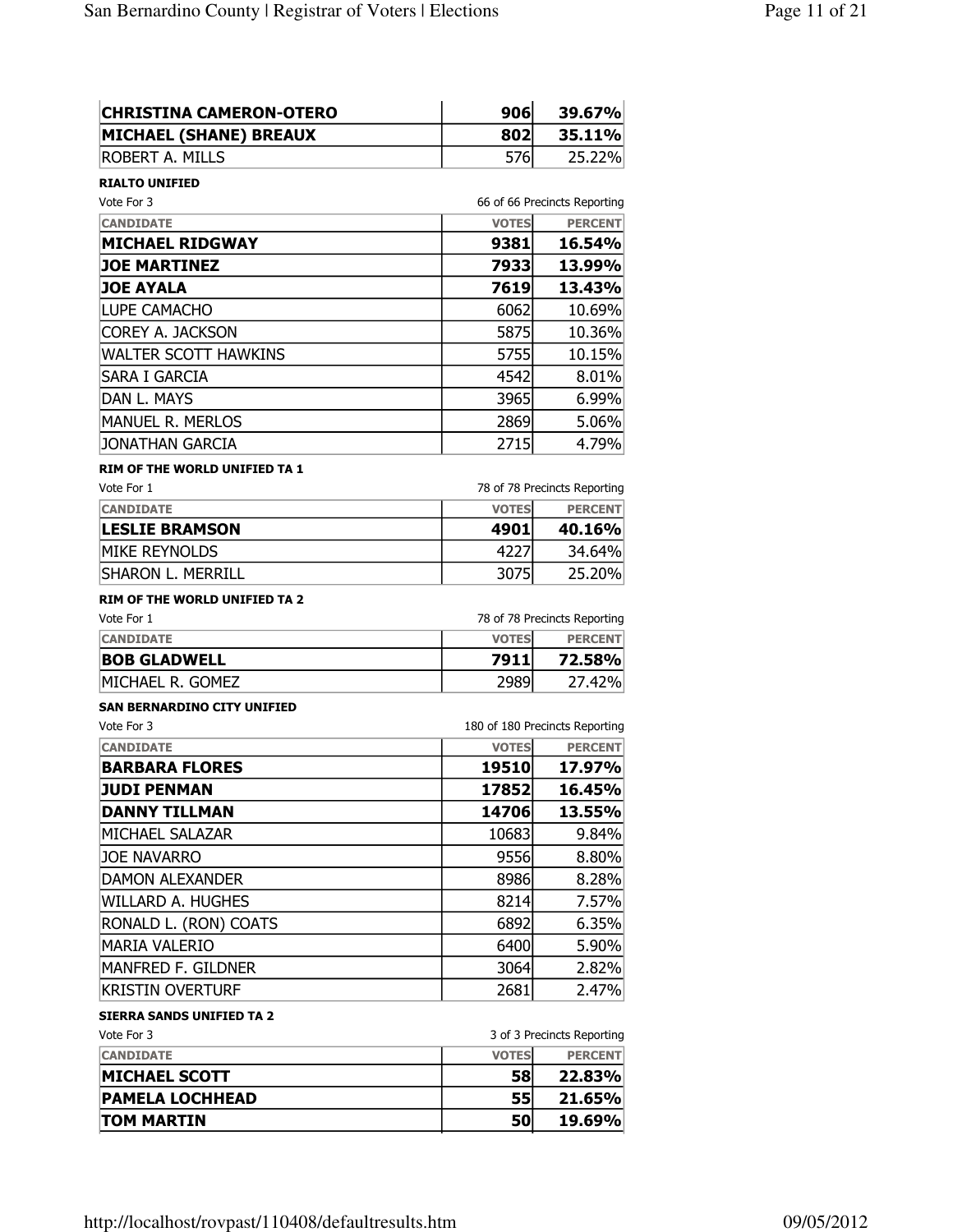| tim Johnson                       | 49           | 19.29%                         |
|-----------------------------------|--------------|--------------------------------|
| <b>BILL FARRIS</b>                | 42           | 16.54%                         |
| <b>SILVER VALLEY UNIFIED TA 2</b> |              |                                |
| Vote For 1                        |              | 23 of 23 Precincts Reporting   |
| <b>CANDIDATE</b>                  | <b>VOTES</b> | <b>PERCENT</b>                 |
| <b>KAREN L. GRAY</b>              | 668          | 38.93%                         |
| SHELLY M LONG                     | 599          | 34.91%                         |
| RHONDA C. ROYALTY                 | 449          | 26.17%                         |
| <b>SILVER VALLEY UNIFIED TA 3</b> |              |                                |
| Vote For 1                        |              | 23 of 23 Precincts Reporting   |
| <b>CANDIDATE</b>                  | <b>VOTES</b> | <b>PERCENT</b>                 |
| <b>CHRISTINA DOWNING</b>          | 840          | 50.91%                         |
| MELISSA A. MARTIN                 | 810          | 49.09%                         |
| <b>SNOWLINE JOINT UNIFIED</b>     |              |                                |
| Vote For 2                        |              | 33 of 33 Precincts Reporting   |
| <b>CANDIDATE</b>                  | <b>VOTES</b> | <b>PERCENT</b>                 |
| <b>DAVID NILSEN</b>               | 5674         | 29.43%                         |
| <b>DALE SCHINKE</b>               | 4224         | 21.91%                         |
| <b>ANN BASHAW</b>                 | 3925         | 20.36%                         |
| MICHAEL URMANN                    | 3421         | 17.74%                         |
| CHRISTINA BEHRINGER               | 2036         | 10.56%                         |
| <b>TRONA JOINT UNIFIED</b>        |              |                                |
| Vote For 2                        |              | 2 of 2 Precincts Reporting     |
| <b>CANDIDATE</b>                  | <b>VOTES</b> | <b>PERCENT</b>                 |
| <b>GARY H. HESS</b>               | 429          | 46.08%                         |
| <b>BOB R. WILHELM</b>             | 321          | 34.48%                         |
| DANIEL J. FOSTER                  | 181          | 19.44%                         |
| <b>UPLAND UNIFIED</b>             |              |                                |
| Vote For 2                        |              | 46 of 46 Precincts Reporting   |
| <b>CANDIDATE</b>                  | <b>VOTES</b> | <b>PERCENT</b>                 |
| <b>LINDA ANGONA</b>               | 14937        | 40.17%                         |
| <b>STEVEN FRAZEE</b>              | 13556        | 36.46%                         |
| ROBERT H. BENNETT                 | 8687         | 23.36%                         |
| YUCAIPA-CALIMESA UNIFIED          |              |                                |
| Vote For 3                        |              | 56 of 56 Precincts Reporting   |
| <b>CANDIDATE</b>                  | <b>VOTES</b> | <b>PERCENT</b>                 |
| <b>JIM TAYLOR</b>                 | 11766        | 30.78%                         |
| <b>JANE D. SMITH</b>              | 9999         | 26.15%                         |
| <b>CHUCK CHRISTIE</b>             | 8836         | 23.11%                         |
| <b>ANDREW MATLOCK</b>             | 5300         | 13.86%                         |
| SHANA GONZALEZ                    | 2331         | 6.10%                          |
| CHAFFEY JOINT UNION HIGH SCHOOL   |              |                                |
| Vote For 2                        |              | 201 of 201 Precincts Reporting |
| <b>CANDIDATE</b>                  | <b>VOTES</b> | <b>PERCENT</b>                 |
| <b>SHARI MEGAW</b>                | 60994        | 39.24%                         |
| <b>SUE OVITT</b>                  | 51183        | 32.92%                         |
| <b>MIKE EDWARDS</b>               | 22083        | 14.21%                         |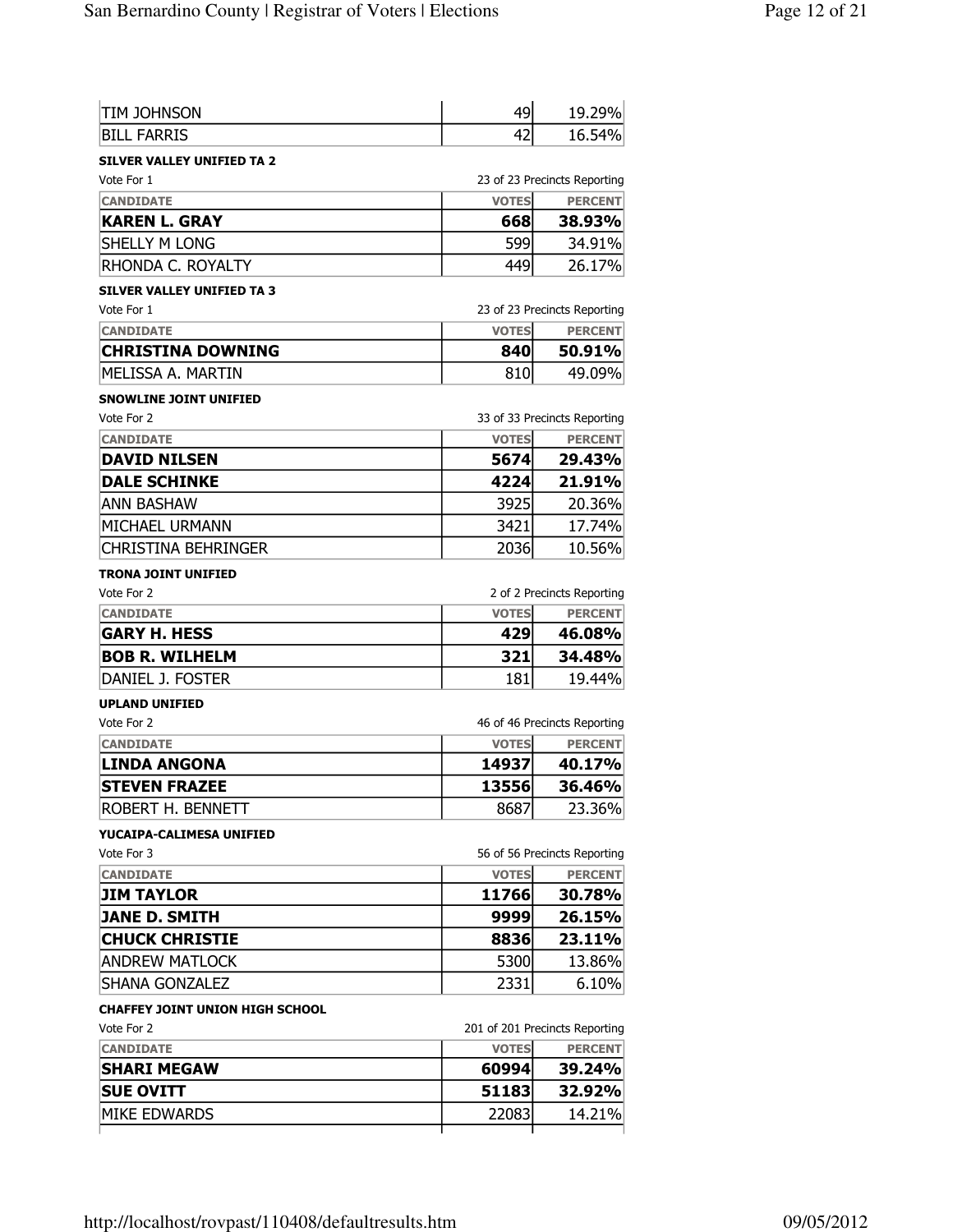| <b>ANDREA WOORE</b>                         | 9538         | 6.14%                        |
|---------------------------------------------|--------------|------------------------------|
| <b>FRED A CORRAL</b>                        | 7571         | 4.87%                        |
| <b>LIONEL T. STEPHENS</b>                   | 4087         | 2.63%                        |
| VICTOR VALLEY UNION HIGH SCHOOL             |              |                              |
| Vote For 2                                  |              | 84 of 84 Precincts Reporting |
| <b>CANDIDATE</b>                            | <b>VOTES</b> | <b>PERCENT</b>               |
| <b>BARBARA JAMES DEW</b>                    | 12858        | 25.54%                       |
| <b>JUDY M. MUNOZ</b>                        | 9912         | 19.69%                       |
| <b>DOUG ROBERTSON</b>                       | 9581         | 19.03%                       |
| <b>ELIZABETH BECERRA</b>                    | 8153         | 16.19%                       |
| <b>VALERIE J. EMICK</b>                     | 5642         | 11.21%                       |
| <b>SKYE ANDERSON</b>                        | 4199         | 8.34%                        |
| <b>ADELANTO ELEMENTARY FT</b>               |              |                              |
| Vote For 2                                  |              | 31 of 31 Precincts Reporting |
| <b>CANDIDATE</b>                            | <b>VOTES</b> | <b>PERCENT</b>               |
| <b>CARLOS MENDOZA</b>                       | 4932         | 37.69%                       |
| <b>HOLLY ECKES</b>                          | 2586         | 19.76%                       |
| <b>FREDERICK D. THOMAS</b>                  | 2230         | 17.04%                       |
| <b>SANDRA ALEXANDER</b>                     | 1986         | 15.18%                       |
| <b>DAN TAN</b>                              | 1353         | 10.34%                       |
|                                             |              |                              |
| <b>ADELANTO ELEMENTARY ST</b><br>Vote For 2 |              | 31 of 31 Precincts Reporting |
| <b>CANDIDATE</b>                            | <b>VOTES</b> | <b>PERCENT</b>               |
| <b>CHRISTINE TURNER</b>                     | 3262         | 25.46%                       |
| <b>LISA MARIE GARCIA</b>                    | 2867         | 22.38%                       |
| CARA DIBENEDETTO                            | 2341         | 18.27%                       |
| MICHAEL A OLSON                             | 1586         | 12.38%                       |
| SUZANNE "SUZIE" DOLBERRY                    | 1531         | 11.95%                       |
| PAMULA ST. DENNIS-BONILLA                   | 1224         | 9.55%                        |
|                                             |              |                              |
| ALTA LOMA ELEMENTARY<br>Vote For 2          |              | 32 of 32 Precincts Reporting |
| <b>CANDIDATE</b>                            | <b>VOTES</b> | <b>PERCENT</b>               |
| <b>DAVE ROBERTS</b>                         | 11616        | 34.29%                       |
| <b>PETE PETERSON</b>                        | 8372         | 24.71%                       |
| <b>BRAD BULLER</b>                          | 8152         | 24.06%                       |
| KRISTIE RENEE SEPULVEDA-BURCHIT             | 5736         | 16.93%                       |
|                                             |              |                              |
| <b>CUCAMONGA ELEMENTARY</b><br>Vote For 2   |              | 17 of 17 Precincts Reporting |
| <b>CANDIDATE</b>                            | <b>VOTES</b> | <b>PERCENT</b>               |
| <b>ERIC D. MONTAGUE</b>                     | 3028         | 36.09%                       |
| <b>DAVID J. ORTEGA</b>                      | 1928         | 22.98%                       |
| <b>MARLENE BAUM</b>                         | 1717         |                              |
|                                             |              | 20.47%                       |
| ROSEANN M. GONZALES                         | 1716         | 20.46%                       |
| <b>ETIWANDA ELEMENTARY</b>                  |              |                              |
| Vote For 2                                  |              | 54 of 54 Precincts Reporting |
| <b>CANDIDATE</b><br><b>DAVID W. LONG</b>    | <b>VOTES</b> | <b>PERCENT</b>               |
|                                             | 16313        | 41.81%                       |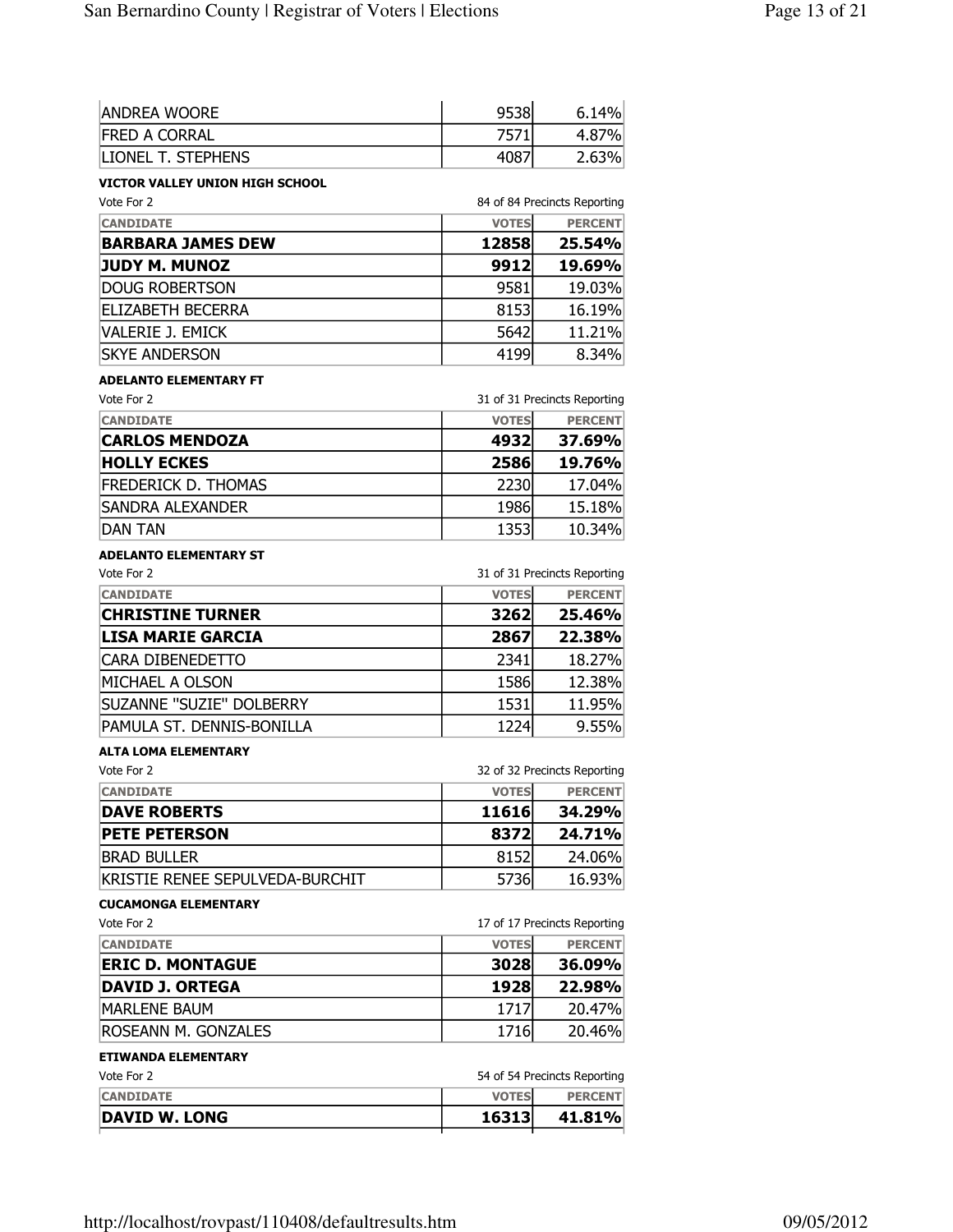| <b>CATHLINE FORT</b>                             | 11651               | 29.86%                       |
|--------------------------------------------------|---------------------|------------------------------|
| TALINE GEORGIOU                                  | 5666                | 14.52%                       |
| GUILLERMO A. CANJURA JR.                         | 5387                | 13.81%                       |
| <b>HELENDALE ELEMENTARY</b>                      |                     |                              |
| Vote For 2                                       |                     | 7 of 7 Precincts Reporting   |
| <b>CANDIDATE</b>                                 | <b>VOTES</b>        | <b>PERCENT</b>               |
| VALERIA BROWN                                    | 1286                | 36.29%                       |
| <b>JOHN SONNEBORN</b>                            | 1271                | 35.86%                       |
| <b>HERM ENGELHARDT</b>                           | 987                 | 27.85%                       |
| <b>MOUNTAIN VIEW ELEMENTARY</b>                  |                     |                              |
| Vote For 2                                       |                     | 13 of 13 Precincts Reporting |
| <b>CANDIDATE</b>                                 | <b>VOTES</b>        | <b>PERCENT</b>               |
| <b>PEGGY CAMPBELL</b>                            | 2101                | 26.81%                       |
| <b>APRIL PETERSON</b>                            | 1598                | 20.39%                       |
| <b>GALLAGHER KEE</b>                             | 1528                | 19.49%                       |
| TIMOTHY S. COTRONEO                              | 1310                | 16.71%                       |
| CATHY COOK                                       | 1301                | 16.60%                       |
| <b>ONTARIO-MONTCLAIR ELEMENTARY</b>              |                     |                              |
| Vote For 2                                       |                     | 65 of 65 Precincts Reporting |
| <b>CANDIDATE</b><br><b>MAUREEN "MOE" MENDOZA</b> | <b>VOTES</b>        | <b>PERCENT</b>               |
|                                                  | 10772               | 21.68%                       |
| <b>SAMUEL CROWE</b>                              | 8765                | 17.64%                       |
| DAVID CAMPIO                                     | 7598                | 15.29%                       |
| JAMES B. DOWNS                                   | 7371                | 14.84%                       |
| <b>GABRIEL "GABE" CHAVEZ</b>                     | 6996                | 14.08%                       |
| MARYANNE MARGARET AVILA                          | 4986                | 10.04%                       |
| MARIO SOLIS JR.                                  | 3191                | 6.42%                        |
| <b>ORO GRANDE ELEMENTARY</b>                     |                     |                              |
| Vote For 1                                       |                     | 14 of 14 Precincts Reporting |
| <b>CANDIDATE</b><br><b>EDNA RODRIGUEZ</b>        | <b>VOTES</b><br>104 | <b>PERCENT</b><br>53.06%     |
| CARL A ACKERMANN                                 | 92                  | 46.94%                       |
|                                                  |                     |                              |
| <b>BARSTOW FIRE PROT DIST FT</b><br>Vote For 2   |                     | 26 of 26 Precincts Reporting |
| <b>CANDIDATE</b>                                 | <b>VOTES</b>        | <b>PERCENT</b>               |
| <b>RUBEN "BENNY" ARREDONDO</b>                   | 4863                | 39.25%                       |
| <b>ROBERT N. OTT</b>                             | 4123                | 33.28%                       |
| EDDIE U. GARCIA                                  | 3403                | 27.47%                       |
| BEAR VALLEY COMMUNITY HEALTH CARE DIST FT        |                     |                              |
| Vote For 3                                       |                     | 36 of 36 Precincts Reporting |
| <b>CANDIDATE</b>                                 | <b>VOTES</b>        | <b>PERCENT</b>               |
| <b>RONALD B. PEAVY</b>                           | 3238                | 17.56%                       |
| <b>CHRIS H FAGAN</b>                             | 3189                | 17.29%                       |
| <b>BRAD SUMMERS</b>                              | 2707                | 14.68%                       |
| MICHAEL P. HARTSTEIN                             | 2608                | 14.14%                       |
| CAROL A. MULVIHILL                               | 2546                | 13.81%                       |
|                                                  |                     |                              |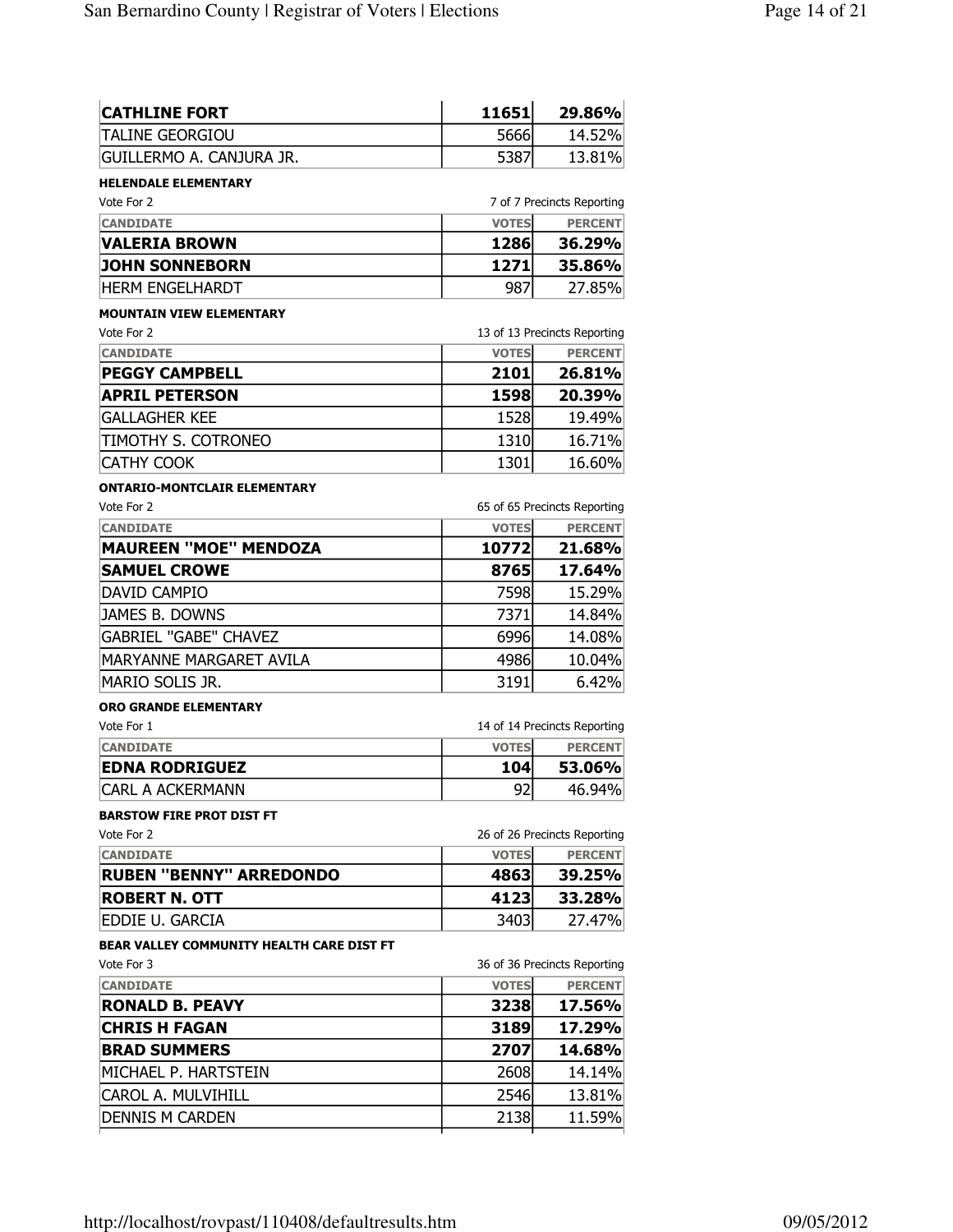| <b>ED KIBBEY</b>                                   | 1095           | 5.94%                        |
|----------------------------------------------------|----------------|------------------------------|
| <b>RANDY VANOS</b>                                 | 919            | 4.98%                        |
| <b>BEAUMONT-CHERRY VALLEY WATER DISTRICT DIV 1</b> |                |                              |
| Vote For 1                                         |                | 1 of 1 Precincts Reporting   |
| <b>CANDIDATE</b>                                   | <b>VOTES</b>   | <b>PERCENT</b>               |
| <b>RYAN L. WOLL</b>                                | 2              | 100.00%                      |
| WILLIAM "WILL" LASH                                | 0              | $0.00\%$                     |
| <b>BEAUMONT-CHERRY VALLEY WATER DISTRICT DIV 2</b> |                |                              |
| Vote For 1                                         |                | 1 of 1 Precincts Reporting   |
| <b>CANDIDATE</b>                                   | <b>VOTES</b>   | <b>PERCENT</b>               |
| <b>DAVID P. PENSAK</b>                             | $\overline{2}$ | 100.00%                      |
| <b>KEN ROSS</b>                                    | 0              | $0.00\%$                     |
| PETER A. GRIMES                                    | 0              | $0.00\%$                     |
| <b>ALBERT A CHATIGNY JR</b>                        | 0              | $0.00\%$                     |
| <b>BIG BEAR AIRPORT</b>                            |                |                              |
| Vote For 3                                         |                | 36 of 36 Precincts Reporting |
| <b>CANDIDATE</b>                                   | <b>VOTES</b>   | <b>PERCENT</b>               |
| <b>GLORIA ANN GREENE</b>                           | 2743           | 17.15%                       |
| <b>CHUCK KNIGHT</b>                                | 2447           | 15.30%                       |
| <b>JULIE SMITH</b>                                 | 2136           | 13.35%                       |
| <b>GARY STEUBE</b>                                 | 2077           | 12.98%                       |
| <b>BILL DOUGLAS</b>                                | 1897           | 11.86%                       |
| <b>KEN DALLY</b>                                   | 1802           | 11.26%                       |
| <b>LYNN WILSON</b>                                 | 1568           | 9.80%                        |
| <b>EDWARD S. STANIK</b>                            | 1327           | 8.30%                        |
| <b>BIG BEAR CSD FT</b>                             |                |                              |
| Vote For 2                                         |                | 19 of 19 Precincts Reporting |
| <b>CANDIDATE</b>                                   | <b>VOTES</b>   | <b>PERCENT</b>               |
| <b>RICK OLLILA</b>                                 | 1665           | 23.13%                       |
| <b>BARBARA R. BECK</b>                             | 1413           | 19.63%                       |
| DANIEL JOSEPH BROWN                                | 1368           | 19.00%                       |
| ROBERT W. COLVEN                                   | 1237           | 17.18%                       |
| <b>JOHN RUSSO</b>                                  | 885            | 12.29%                       |
| <b>RICK NELSON</b>                                 | 631            | 8.77%                        |
| <b>BIG RIVER CSD FT</b>                            |                |                              |
| Vote For 3                                         |                | 1 of 1 Precincts Reporting   |
| <b>CANDIDATE</b>                                   | <b>VOTES</b>   | <b>PERCENT</b>               |
| <b>JOAN HALL</b>                                   | 177            | 31.05%                       |
| <b>ROBYN GAFFNEY</b>                               | 137            | 24.04%                       |
| <b>NELSON HARVEY</b>                               | 130            | 22.81%                       |
| <b>JENNIFER HALIK</b>                              | 126            | 22.11%                       |
| <b>CHINO BASIN WATER CONSERVATION DIST. DIV 2</b>  |                |                              |
| Vote For 1                                         |                | 29 of 29 Precincts Reporting |
| <b>CANDIDATE</b>                                   | <b>VOTES</b>   | <b>PERCENT</b>               |
| <b>KATI PARKER</b>                                 | 10865          | 64.76%                       |
| <b>JAMES BREITLING</b>                             | 5912           | 35.24%                       |

CUCAMONGA VALLEY WATER DISTRICT ST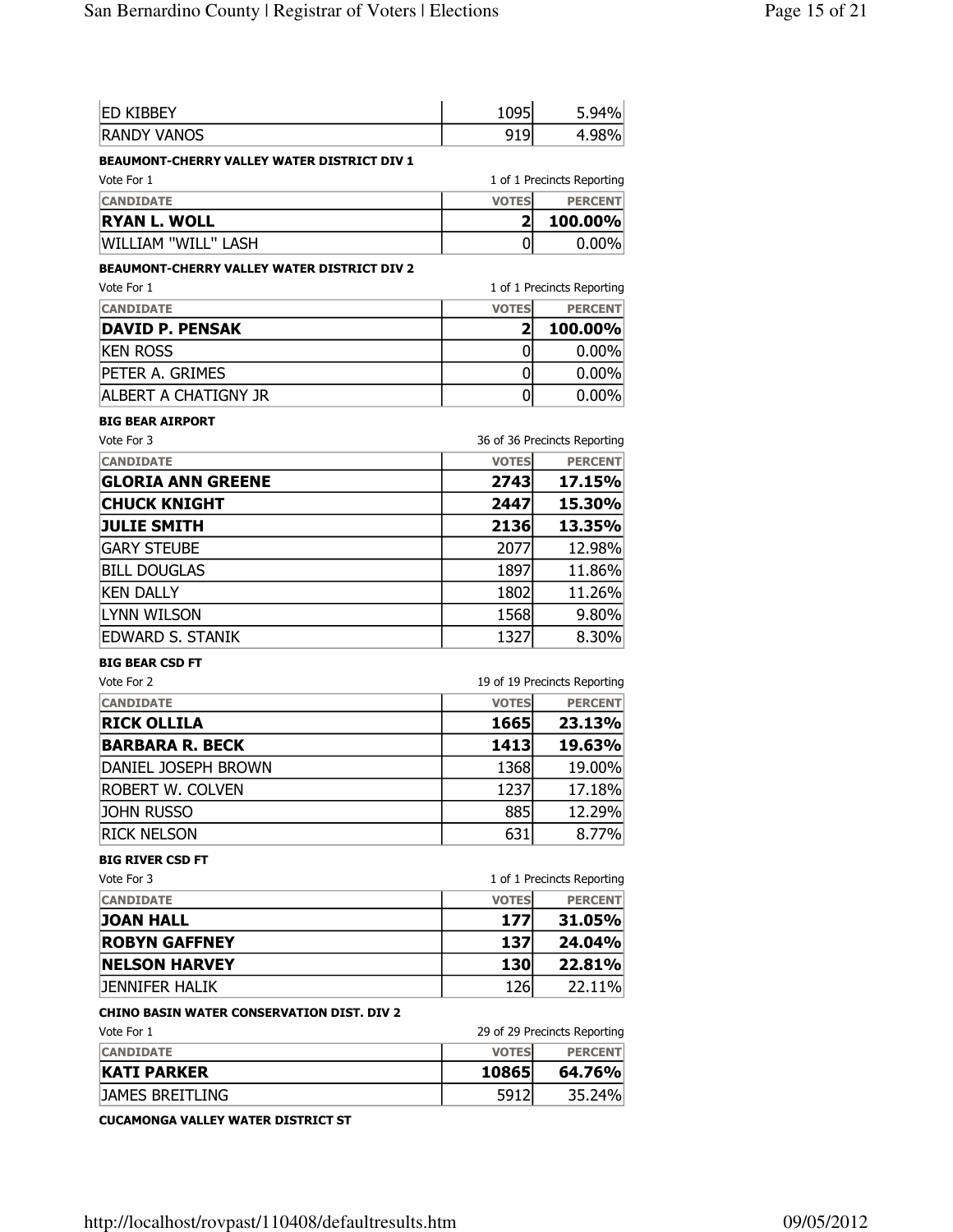| Vote For 1                                   |              | 102 of 102 Precincts Reporting |
|----------------------------------------------|--------------|--------------------------------|
| <b>CANDIDATE</b>                             | <b>VOTES</b> | <b>PERCENT</b>                 |
| <b>OSCAR GONZALEZ</b>                        | 33806        | 59.07%                         |
| <b>RONALD SAKALA</b>                         | 23426        | 40.93%                         |
| CUCAMONGA VALLEY WATER DISTRICT FT           |              |                                |
| Vote For 3                                   |              | 102 of 102 Precincts Reporting |
| <b>CANDIDATE</b>                             | <b>VOTES</b> | <b>PERCENT</b>                 |
| <b>RANDALL J. REED</b>                       | 22884        | 17.94%                         |
| <b>JAMES V. CURATALO JR.</b>                 | 18591        | 14.57%                         |
| <b>HENRY L. "HANK" STOY</b>                  | 17699        | 13.88%                         |
| DAVID A. HILL                                | 17042        | 13.36%                         |
| LUIS CETINA                                  | 17016        | 13.34%                         |
| <b>SHARON M. BAER</b>                        | 13882        | 10.88%                         |
| FLOYD E. CLARK SR.                           | 12880        | 10.10%                         |
| EDWARD J. DIETL                              | 7561         | 5.93%                          |
| <b>HI-DESERT WATER DISTRICT FT</b>           |              |                                |
| Vote For 2                                   |              | 19 of 19 Precincts Reporting   |
| <b>CANDIDATE</b>                             | <b>VOTES</b> | <b>PERCENT</b>                 |
| <b>BOB STADUM</b>                            | 4339         | 34.95%                         |
| <b>SARANN GRAHAM</b>                         | 3401         | 27.40%                         |
| <b>CHARLES MCHENRY</b>                       | 2378         | 19.16%                         |
| RAE FRANCES PACKARD                          | 1761         | 14.19%                         |
| <b>MATT PERRON</b>                           | 535          | 4.31%                          |
| <b>HI-DESERT WATER DISTRICT ST</b>           |              |                                |
| Vote For 1                                   |              | 19 of 19 Precincts Reporting   |
| <b>CANDIDATE</b>                             | <b>VOTES</b> | <b>PERCENT</b>                 |
| <b>DAN MUNSEY</b>                            | 5645         | 74.81%                         |
| <b>MARGO STURGES</b>                         | 1901         | 25.19%                         |
| <b>INLAND EMPIRE UTILITES AGENCY DIV 1</b>   |              |                                |
| Vote For 1                                   |              | 96 of 96 Precincts Reporting   |
| <b>CANDIDATE</b>                             | <b>VOTES</b> | <b>PERCENT</b>                 |
| <b>TERRY CATLIN</b>                          | 24163        | 61.59%                         |
| RICHARD G. LITTLE                            | 15066        | 38.41%                         |
| <b>INLAND EMPIRE UTILITES AGENCY DIV 5</b>   |              |                                |
| Vote For 1                                   |              | 94 of 94 Precincts Reporting   |
| <b>CANDIDATE</b>                             | <b>VOTES</b> | <b>PERCENT</b>                 |
| <b>MICHAEL CAMACHO</b>                       | 32043        | 65.95%                         |
| <b>WYATT TROXEL</b>                          | 16544        | 34.05%                         |
| <b>INDIAN WELLS VALLEY WATER DISTRICT FT</b> |              |                                |
| Vote For 3                                   |              | 2 of 2 Precincts Reporting     |
| <b>CANDIDATE</b>                             | <b>VOTES</b> | <b>PERCENT</b>                 |
| <b>RON KICINSKI</b>                          | 37           | 25.52%                         |
| <b>LEROY H. CORLETT</b>                      | 35           | 24.14%                         |
| <b>PEGGY BREEDEN</b>                         | 35           | 24.14%                         |
| <b>DON CORTICHIATO</b>                       | 28           | 19.31%                         |
| <b>CHRISTOPHER RAY MOORE</b>                 | 10           | 6.90%                          |
|                                              |              |                                |

JOSHUA BASIN WATER DISTRICT FT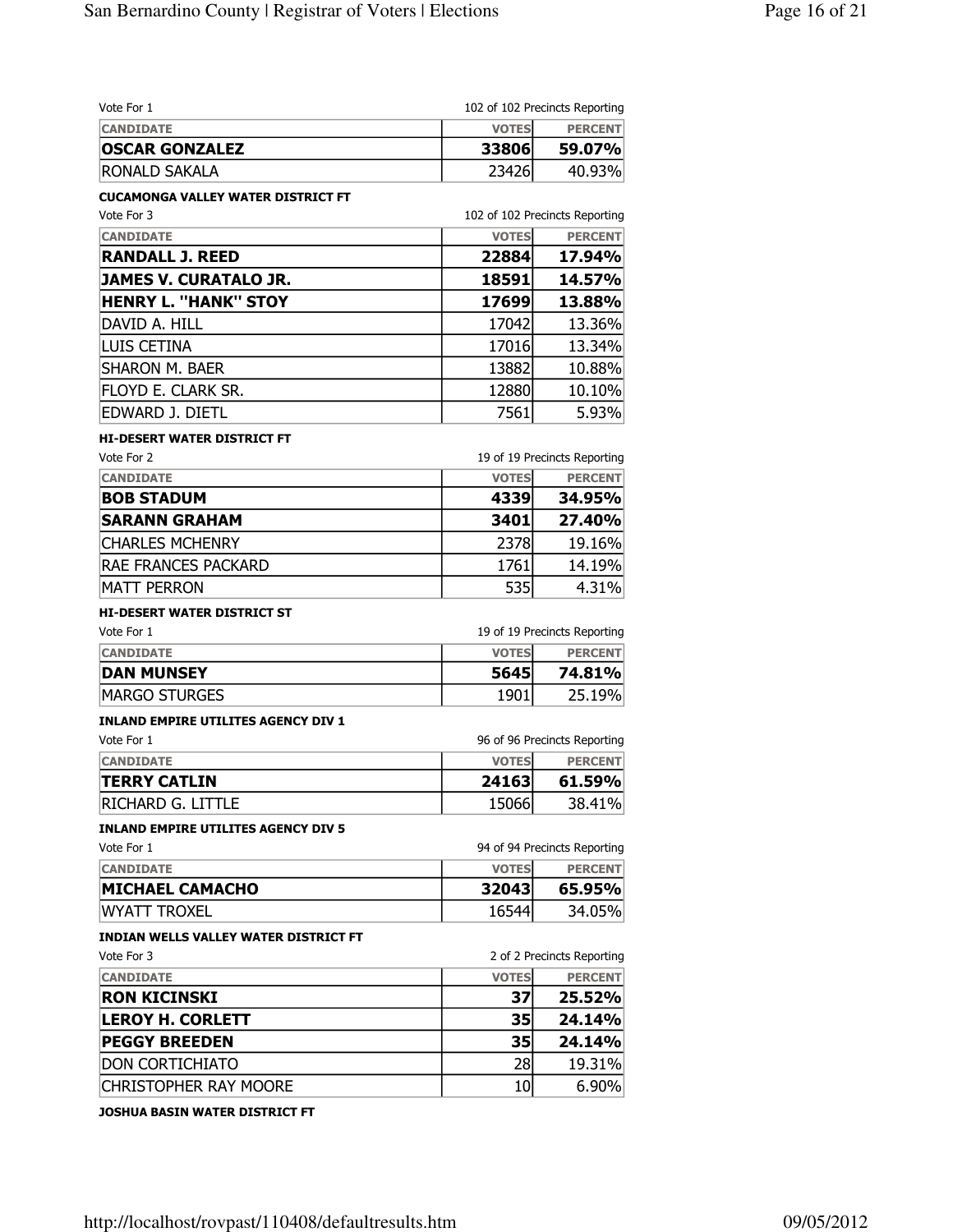|                | 12 of 12 Precincts Reporting           |
|----------------|----------------------------------------|
| <b>VOTES</b>   | <b>PERCENT</b>                         |
| 1362           | 21.79%                                 |
| 1195           | 19.12%                                 |
| 1083           | 17.33%                                 |
| 995            | 15.92%                                 |
| 639            | 10.22%                                 |
| 542            | 8.67%                                  |
| 434            | 6.94%                                  |
|                |                                        |
|                | 12 of 12 Precincts Reporting           |
| <b>VOTES</b>   | <b>PERCENT</b>                         |
| 1468           | 53.44%                                 |
| 1279           | 46.56%                                 |
|                |                                        |
|                | 64 of 64 Precincts Reporting           |
| <b>VOTES</b>   | <b>PERCENT</b>                         |
| 9390           | 57.73%                                 |
| 6875           | 42.27%                                 |
|                |                                        |
|                | 44 of 44 Precincts Reporting           |
| <b>VOTES</b>   | <b>PERCENT</b>                         |
| 8934           | 49.95%                                 |
| 6005           | 33.57%                                 |
| 2947           | 16.48%                                 |
|                |                                        |
|                | 31 of 31 Precincts Reporting           |
| <b>VOTES</b>   | <b>PERCENT</b>                         |
| 10120          | 72.71%                                 |
| 3799           | 27.29%                                 |
|                |                                        |
|                | 62 of 62 Precincts Reporting           |
| <b>VOTES</b>   | <b>PERCENT</b>                         |
| 14125          | 52.44%                                 |
| 12809          | 47.56%                                 |
|                |                                        |
|                | 1 of 1 Precincts Reporting             |
|                | <b>PERCENT</b>                         |
|                | $0.00\%$                               |
|                | $0.00\%$                               |
|                |                                        |
|                | 1 of 1 Precincts Reporting             |
|                |                                        |
| <b>VOTES</b>   |                                        |
| 0              |                                        |
| $\overline{0}$ |                                        |
|                | <b>PERCENT</b><br>$0.00\%$<br>$0.00\%$ |
|                | <b>VOTES</b><br>0<br>0                 |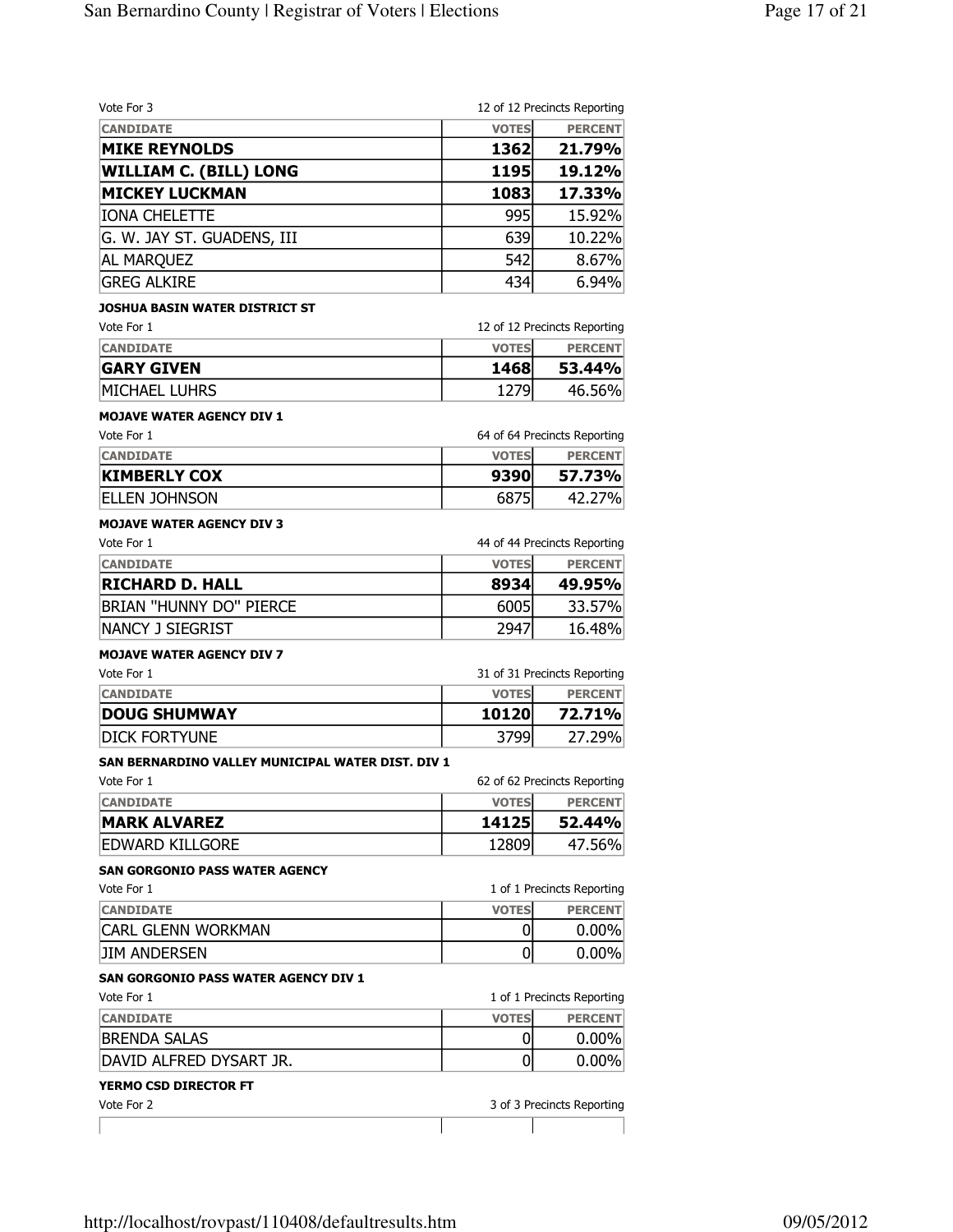| <b>CANDIDATE</b>                    | <b>VOTES</b>                                     | <b>PERCENT</b>             |
|-------------------------------------|--------------------------------------------------|----------------------------|
| <b>BOB SMITH</b>                    | 286                                              | 43.40%                     |
| <b>LONEY WEEMS</b>                  | 192                                              | 29.14%                     |
| MICHAEL HENDERSON                   | 181                                              | 27.47%                     |
| YUCAIPA VALLEY WATER DISTRICT DIV 1 |                                                  |                            |
| Vote For 1                          |                                                  | 8 of 8 Precincts Reporting |
| <b>CANDIDATE</b>                    | <b>VOTES</b>                                     | <b>PERCENT</b>             |
| <b>IAN CUTHBERTSON</b>              | 2940                                             | 69.06%                     |
| <b>DAN WEBB</b>                     | 1317                                             | 30.94%                     |
| YUCAIPA VALLEY WATER DISTRICT DIV 4 |                                                  |                            |
| Vote For 1                          |                                                  | 6 of 6 Precincts Reporting |
| <b>CANDIDATE</b>                    | <b>VOTES</b>                                     | <b>PERCENT</b>             |
| <b>LONNI MOIST GRANLUND</b>         | 1632                                             | 58.85%                     |
| <b>MELISSA LUJAN</b>                | 1141                                             | 41.15%                     |
| <b>PROPOSITION 1A</b>               |                                                  |                            |
| Vote For 1                          | 1391 of 1391 Precincts Reporting                 |                            |
|                                     | <b>VOTES</b>                                     | <b>PERCENT</b>             |
| <b>NO</b>                           | 302748                                           | 53.76%                     |
| YES                                 | 260348                                           | 46.24%                     |
| <b>PROPOSITION 2</b>                |                                                  |                            |
| Vote For 1                          | 1391 of 1391 Precincts Reporting                 |                            |
|                                     | <b>VOTES</b>                                     | <b>PERCENT</b>             |
| <b>YES</b>                          | 352639                                           | 61.59%                     |
| Ino                                 | 219903                                           | 38.41%                     |
| <b>PROPOSITION 3</b>                |                                                  |                            |
| Vote For 1                          | 1391 of 1391 Precincts Reporting                 |                            |
|                                     | <b>VOTES</b>                                     | <b>PERCENT</b>             |
| <b>YES</b>                          | 314785                                           | 55.79%                     |
| Ino                                 | 249463                                           | 44.21%                     |
| <b>PROPOSITION 4</b>                |                                                  |                            |
| Vote For 1                          | 1391 of 1391 Precincts Reporting                 |                            |
|                                     | <b>VOTES</b>                                     | <b>PERCENT</b>             |
| YES                                 | 338913                                           | 59.15%                     |
| No                                  | 234018                                           | 40.85%                     |
|                                     |                                                  |                            |
| <b>PROPOSITION 5</b><br>Vote For 1  |                                                  |                            |
|                                     | 1391 of 1391 Precincts Reporting<br><b>VOTES</b> | <b>PERCENT</b>             |
| <b>NO</b>                           | 367609                                           | 65.00%                     |
| <b>YES</b>                          | 197931                                           | 35.00%                     |
|                                     |                                                  |                            |
| <b>PROPOSITION 6</b>                |                                                  |                            |
| Vote For 1                          | 1391 of 1391 Precincts Reporting                 |                            |
|                                     | <b>VOTES</b>                                     | <b>PERCENT</b>             |
| <b>NO</b>                           | 348089                                           | 62.57%                     |
| <b>YES</b>                          | 208256                                           | 37.43%                     |
| <b>PROPOSITION 7</b>                |                                                  |                            |

| Vote For 1 |              | 1391 of 1391 Precincts Reporting |  |  |
|------------|--------------|----------------------------------|--|--|
|            | <b>VOTES</b> | <b>PERCENT</b>                   |  |  |
|            |              |                                  |  |  |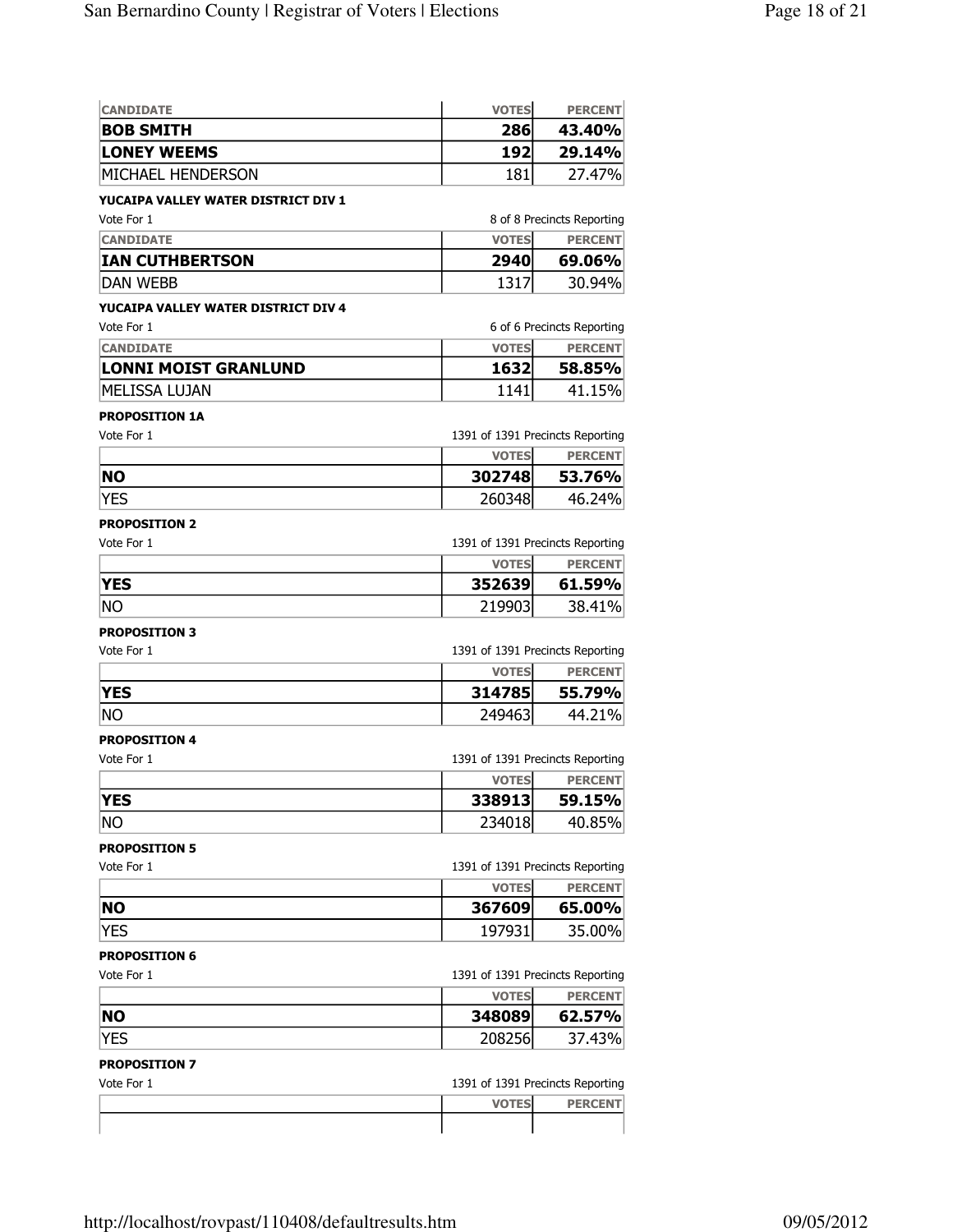| <b>NO</b>  | 373201      | 64.43% |
|------------|-------------|--------|
| <b>VEC</b> | $206^\circ$ | 7%     |

#### PROPOSITION 8 Vote For 1

|  |  | 1391 of 1391 Precincts Reporting |  |
|--|--|----------------------------------|--|
|--|--|----------------------------------|--|

|            | <b>VOTES</b> | <b>PERCENT</b> |
|------------|--------------|----------------|
| <b>YES</b> | 404762       | 66.79%         |
| <b>NO</b>  | 20122        | 33.21%         |

# PROPOSITION 9

| Vote For 1 | 1391 of 1391 Precincts Reporting |  |
|------------|----------------------------------|--|
|            | <b>BERGERIEL</b><br>$1107 - 11$  |  |

|            | <b>VOTES</b> | <b>PERCENT</b> |
|------------|--------------|----------------|
| <b>YES</b> | 354875       | 61.90%         |
| <b>NO</b>  | 218413       | 38.10%         |

## PROPOSITION 10

| Vote For 1 |              | 1391 of 1391 Precincts Reporting |  |
|------------|--------------|----------------------------------|--|
|            | <b>VOTES</b> | <b>PERCENT</b>                   |  |
| <b>NO</b>  | 326901       | 56.67%                           |  |
| <b>YES</b> | 249993       | 43.33%                           |  |

# PROPOSITION 11

| Vote For 1 | 1391 of 1391 Precincts Reporting |                |
|------------|----------------------------------|----------------|
|            | <b>VOTES</b>                     | <b>PERCENT</b> |
| <b>YES</b> | 285888                           | 51.68%         |
| No         | 267308                           | 48.32%         |

## PROPOSITION 12

| Vote For 1 | 1391 of 1391 Precincts Reporting |                |
|------------|----------------------------------|----------------|
|            | <b>VOTES</b>                     | <b>PERCENT</b> |
| <b>YES</b> | 364126                           | 64.41%         |
| No         | 201191                           | 35.59%         |

## MEASURE S (SAN BERNARDINO COUNTY)

| Vote For 1                  |              | 1391 of 1391 Precincts Reporting |  |
|-----------------------------|--------------|----------------------------------|--|
| <b>DECISION</b>             | <b>VOTES</b> | <b>PERCENT</b>                   |  |
| <b>YES</b>                  | 451087       | 82.18%                           |  |
| No                          | 97825        | 17.82%                           |  |
| MEACHDE B (CITY OF BABCTOM) |              |                                  |  |

## MEASURE D (CITY OF BARSTOW)

| Vote For 1      | 16 of 16 Precincts Reporting |                |
|-----------------|------------------------------|----------------|
| <b>DECISION</b> | <b>VOTES</b>                 | <b>PERCENT</b> |
| <b>YES</b>      | 3346                         | 56.98%         |
| Ino             | 2526                         | 43.02%         |

# MEASURE Y (CITY OF BIG BEAR LAKE)

| Vote For 1      | 5 of 5 Precincts Reporting |                |
|-----------------|----------------------------|----------------|
| <b>DECISION</b> | <b>VOTES</b>               | <b>PERCENT</b> |
| <b>YES</b>      | 1503                       | 59.83%         |
| No              | 1009                       | 40.17%         |

# MEASURE YY (CITY OF BIG BEAR LAKE)

| Vote For 1      | 5 of 5 Precincts Reporting |                |
|-----------------|----------------------------|----------------|
| <b>DECISION</b> | <b>VOTES</b>               | <b>PERCENT</b> |
| <b>YES</b>      | 1910                       | 78.28%         |
| No              | 530                        | 21.72%         |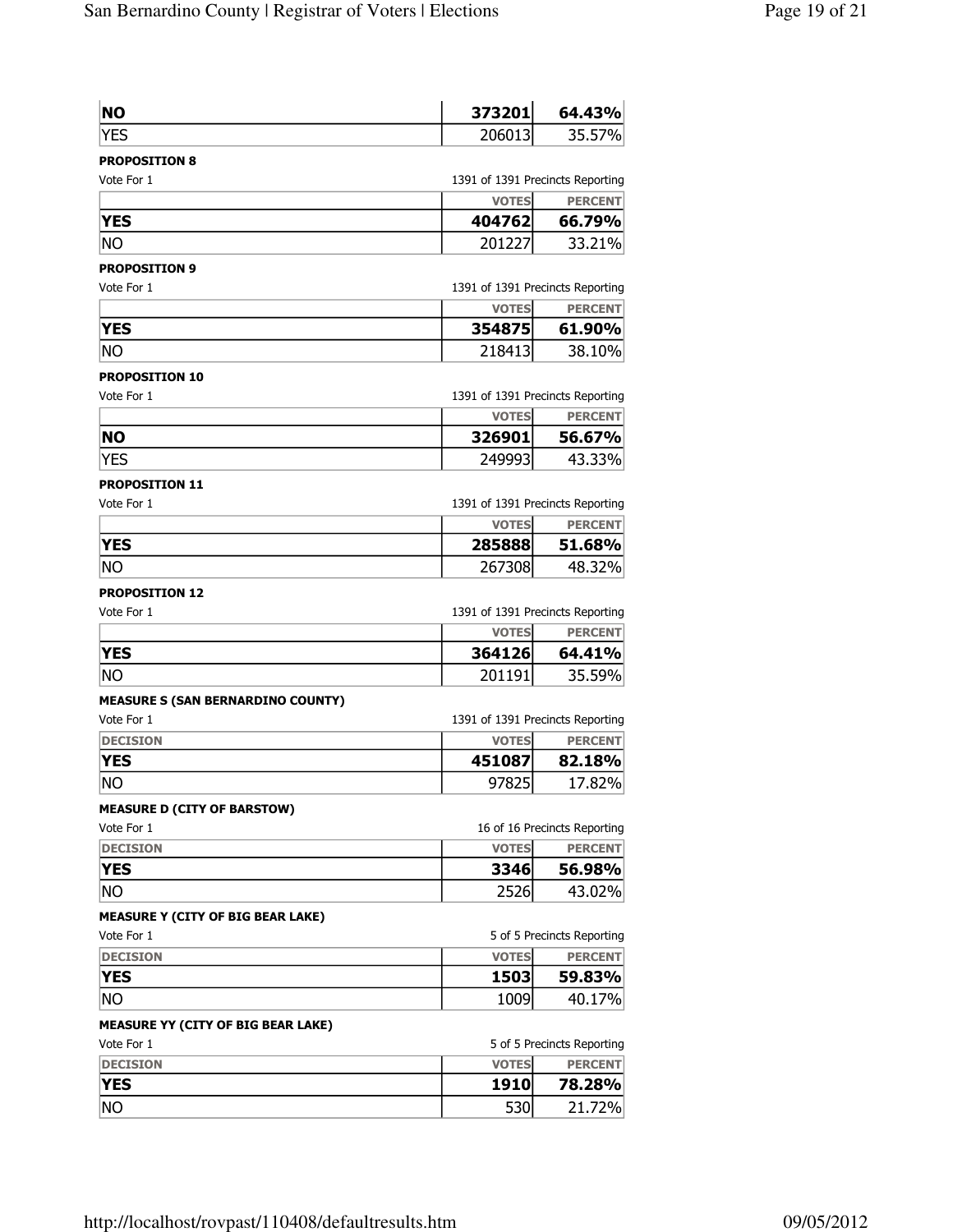|  |  | <b>MEASURE T (CITY OF LOMA LINDA)</b> |
|--|--|---------------------------------------|
|--|--|---------------------------------------|

| Vote For 1                                                                                                                                                                                   |              | 13 of 13 Precincts Reporting                                                                                                                                                                         |
|----------------------------------------------------------------------------------------------------------------------------------------------------------------------------------------------|--------------|------------------------------------------------------------------------------------------------------------------------------------------------------------------------------------------------------|
| <b>DECISION</b>                                                                                                                                                                              | <b>VOTES</b> | <b>PERCENT</b>                                                                                                                                                                                       |
| <b>YES</b>                                                                                                                                                                                   | 5995         | 87.30%                                                                                                                                                                                               |
| <b>NO</b>                                                                                                                                                                                    | 872          | 12.70%                                                                                                                                                                                               |
| <b>MEASURE H (CITY OF NEEDLES)</b>                                                                                                                                                           |              |                                                                                                                                                                                                      |
| Vote For 1                                                                                                                                                                                   |              | 2 of 2 Precincts Reporting                                                                                                                                                                           |
| <b>DECISION</b>                                                                                                                                                                              | <b>VOTES</b> | <b>PERCENT</b>                                                                                                                                                                                       |
| <b>YES</b>                                                                                                                                                                                   | 1063         | 73.11%                                                                                                                                                                                               |
| <b>NO</b>                                                                                                                                                                                    | 391          | 26.89%                                                                                                                                                                                               |
| <b>MEASURE I (CITY OF NEEDLES)</b>                                                                                                                                                           |              |                                                                                                                                                                                                      |
| Vote For 1                                                                                                                                                                                   |              | 2 of 2 Precincts Reporting                                                                                                                                                                           |
| <b>DECISION</b>                                                                                                                                                                              | <b>VOTES</b> | <b>PERCENT</b>                                                                                                                                                                                       |
| <b>NO</b>                                                                                                                                                                                    | 1014         | 70.96%                                                                                                                                                                                               |
| <b>YES</b>                                                                                                                                                                                   | 415          | 29.04%                                                                                                                                                                                               |
| <b>MEASURE C (CITY OF VICTORVILLE)</b>                                                                                                                                                       |              |                                                                                                                                                                                                      |
| Vote For 1                                                                                                                                                                                   |              | 51 of 51 Precincts Reporting                                                                                                                                                                         |
| <b>DECISION</b>                                                                                                                                                                              | <b>VOTES</b> | <b>PERCENT</b>                                                                                                                                                                                       |
| NΟ                                                                                                                                                                                           | 14986        | 61.40%                                                                                                                                                                                               |
| <b>YES</b>                                                                                                                                                                                   | 9423         | 38.60%                                                                                                                                                                                               |
| <b>MEASURE JJ (VICTOR VALLEY CC)</b>                                                                                                                                                         |              |                                                                                                                                                                                                      |
| Vote For 1                                                                                                                                                                                   |              | 231 of 231 Precincts Reporting                                                                                                                                                                       |
| <b>DECISION</b>                                                                                                                                                                              | <b>VOTES</b> | <b>PERCENT</b>                                                                                                                                                                                       |
| <b>BONDS YES</b>                                                                                                                                                                             | 63532        | 61.55%                                                                                                                                                                                               |
| <b>BONDS NO</b>                                                                                                                                                                              | 39683        | 38.45%                                                                                                                                                                                               |
| <b>MEASURE Z (BEAUMONT UNIFIED)</b>                                                                                                                                                          |              |                                                                                                                                                                                                      |
| Vote For 1                                                                                                                                                                                   |              | 1 of 1 Precincts Reporting                                                                                                                                                                           |
| <b>DECISION</b>                                                                                                                                                                              | <b>VOTES</b> | <b>PERCENT</b>                                                                                                                                                                                       |
| <b>BONDS YES</b>                                                                                                                                                                             | 1            | 100.00%                                                                                                                                                                                              |
| <b>BONDS NO</b>                                                                                                                                                                              | 0            | 0.00%                                                                                                                                                                                                |
|                                                                                                                                                                                              |              |                                                                                                                                                                                                      |
|                                                                                                                                                                                              |              |                                                                                                                                                                                                      |
|                                                                                                                                                                                              |              |                                                                                                                                                                                                      |
|                                                                                                                                                                                              |              |                                                                                                                                                                                                      |
| <b>DECISION</b>                                                                                                                                                                              | <b>VOTES</b> |                                                                                                                                                                                                      |
| <b>BONDS YES</b>                                                                                                                                                                             | 19501        | 83 of 83 Precincts Reporting<br><b>PERCENT</b><br>73.66%                                                                                                                                             |
| <b>BONDS NO</b>                                                                                                                                                                              | 6972         |                                                                                                                                                                                                      |
|                                                                                                                                                                                              |              |                                                                                                                                                                                                      |
|                                                                                                                                                                                              |              |                                                                                                                                                                                                      |
| <b>DECISION</b>                                                                                                                                                                              | <b>VOTES</b> |                                                                                                                                                                                                      |
| <b>BONDS YES</b>                                                                                                                                                                             | 8116         |                                                                                                                                                                                                      |
| <b>BONDS NO</b>                                                                                                                                                                              | 5055         |                                                                                                                                                                                                      |
|                                                                                                                                                                                              |              |                                                                                                                                                                                                      |
|                                                                                                                                                                                              |              |                                                                                                                                                                                                      |
| <b>DECISION</b>                                                                                                                                                                              | <b>VOTES</b> |                                                                                                                                                                                                      |
| <b>BONDS YES</b>                                                                                                                                                                             | 24037        |                                                                                                                                                                                                      |
| <b>MEASURE G (COLTON UNIFIED)</b><br>Vote For 1<br><b>MEASURE W (RIM OF THE WORLD UNIFIED)</b><br>Vote For 1<br><b>MEASURE V (VICTOR VALLEY UNION HIGH)</b><br>Vote For 1<br><b>BONDS NO</b> | 11363        |                                                                                                                                                                                                      |
|                                                                                                                                                                                              |              |                                                                                                                                                                                                      |
| <b>MEASURE A (CENTRAL SCHOOL DISTRICT)</b><br>Vote For 1                                                                                                                                     |              | 26.34%<br>78 of 78 Precincts Reporting<br><b>PERCENT</b><br>61.62%<br>38.38%<br>84 of 84 Precincts Reporting<br><b>PERCENT</b><br>67.90%<br>32.10%<br>20 of 20 Precincts Reporting<br><b>PERCENT</b> |